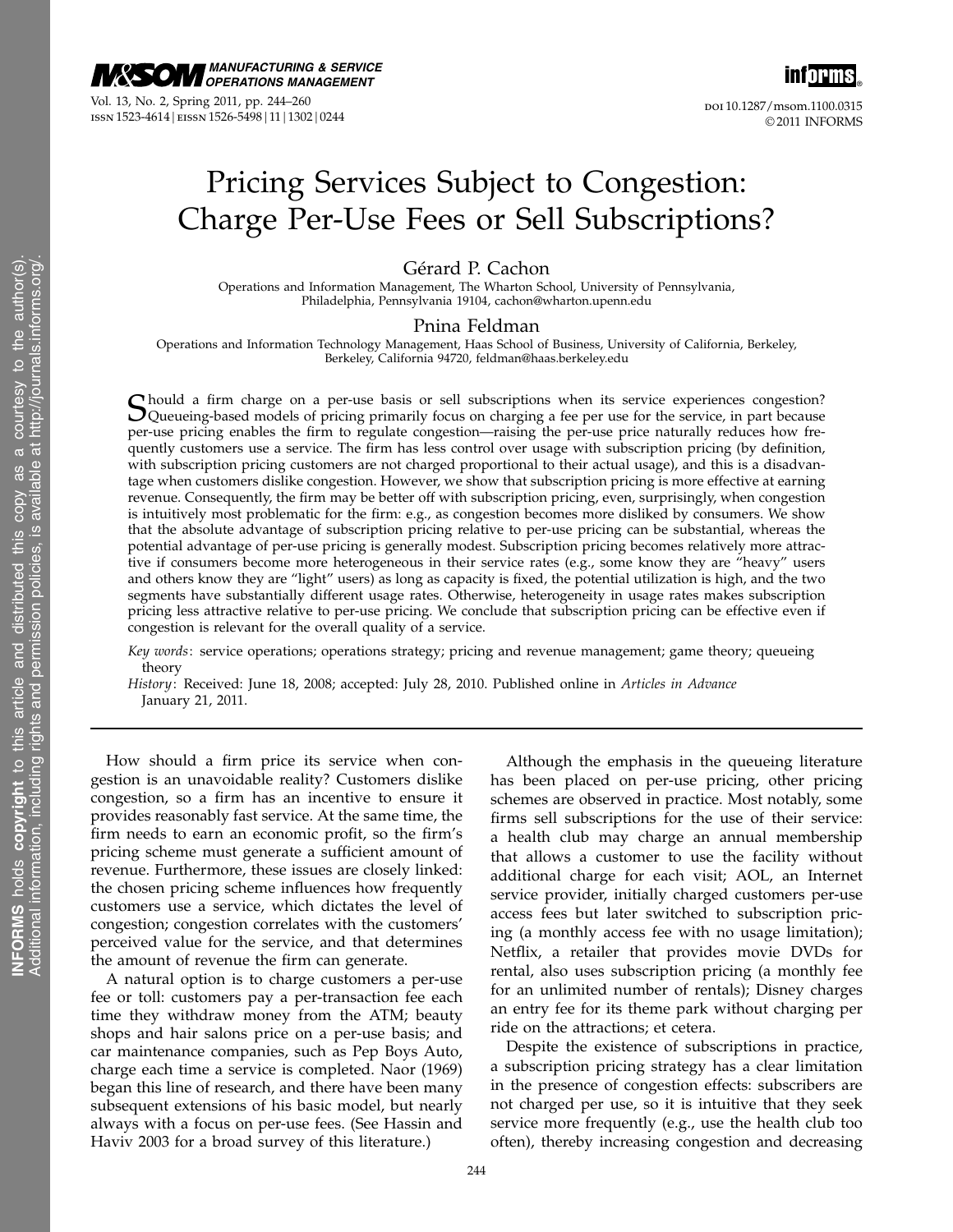the value all subscribers receive from the service. As a result, in a setting with clear congestion costs (e.g., in a queueing model) one might assume that subscription pricing would be inferior to per-use pricing. However, in this paper we demonstrate that subscription pricing may indeed be a firm's better pricing strategy despite its limitations with respect to congestion. We do so in two different capacity management scenarios: (i) the firm's service capacity is exogenously fixed; and (ii) the firm endogenously chooses its service capacity in addition to its pricing policy.

The next section reviews the extensive literature on pricing services, with an emphasis on models that address the issue of congestion. Section 2 details our base model. Sections 3 and 4 compare the two pricing schemes under two different assumptions for how the firm's capacity is determined. Section 5 extends the base model to consider the effects of heterogeneous usage rates. Section 6 summarizes our conclusions.

# 1. Related Literature

Our work is primarily related to three streams of literature: pricing in queueing models, the theory of clubs, and advance purchase pricing.

Queueing theory provides a natural framework for modeling congestion, and we adopt that framework as well. However, as already mentioned, the literature on pricing of queues generally only considers per-use pricing (e.g., Littlechild 1974, Edelson and Hilderbrand 1975, De Vany 1976, Mendelson 1985, Chen and Frank 2004). Per-use pricing is sufficient for maximizing social welfare, but it is known that a profit-maximizing firm does not choose the welfaremaximizing price (e.g., Naor 1969).

Randhawa and Kumar (2008) and Bitran et al. (2008) do consider additional pricing schemes in queueing models. Randhawa and Kumar (2008) compare per-use pricing with subscription pricing that imposes limits on usage, e.g., Netflix has a plan in which a customer can view as many movies as they want as long as they do not possess more than four DVDs at a time. They show that this constrained subscription plan may be better for the firm than the unconstrained per-use pricing because it reduces the volatility of the demand process the firm experiences. We do not consider subscription pricing with limitations, i.e., in our model a subscription pricing plan allows for unlimited usage. Furthermore, in their model the two plans have the same revenue potential, whereas in our model a key difference is that subscription pricing can have a higher revenue potential than per-use pricing. Hence, the restriction on usage with their subscription plan is necessary to create a distinction between the two pricing schemes. Bitran et al. (2008) study a two-part tariff that combines

both per-use and subscription pricing. Their focus is different than ours: they do not compare per-use to subscription pricing and instead emphasize how consumer uncertainty regarding service quality affects the dynamics of their system over time (in our model consumers have rational expectations, so we do not explicitly model the learning process).

There is a literature in economics on the pricing of shared facilities (i.e., clubs) subject to congestion, such as swimming pools and golf clubs (e.g., Berglas 1976, Scotchmer 1985). Just as in our model, customers prefer that the service/facility is used by fewer people, so that there is less congestion. These papers show that a two-part tariff is optimal for the firm: a peruse fee is chosen to induce a usage level that maximizes social welfare and a subscription fee is charged to transfer all rents from customers to the firm. The literature on nonlinear pricing also studies the design of two-part tariffs for congestion-proned services (e.g., Clay et al. 1992, Miravete 1996, Masuda and Whang 2006). They show that when consumers have heterogeneous needs for the service, a menu of two-part tariffs may be optimal. Like Bitran et al. (2008), these papers do not compare per-use pricing to subscription pricing. Strictly speaking, according to our model the firm always prefers the two-part tariff over either subscription or per-use pricing (each is a subset of the set of two-part tariffs). However, we believe a comparison between subscription and per-use pricing is warranted. The queueing literature focuses on per-use pricing, and both per-use pricing and subscriptions are observed in practice. In addition, a two-part tariff may not be desirable for reasons that we do not model (nor are generally modeled); e.g., a consumer may dislike being charged twice for the same service, especially if they do not understand the motivation for such a pricing scheme. Furthermore, firms might prefer to forgo the additional revenues from using a two-part tariff to save the transaction costs and the administrative burden required for its implementation. Disney, for example, initially charged consumers both to get into the park and for specific rides within the park, but later it abandoned per-ride charges.

Barro and Romer (1987) demonstrate that per-use pricing can be equivalent to subscription pricing. For example, they argue that a ski slope could generate the same revenue by charging a fee per ride or by charging a daily lift-ticket price (which is analogous to a one-day subscription). However, in their model they assume that the number of ski-lift rides is fixed and fully utilized no matter which pricing scheme is used. Hence, a daily lift-ticket price can be chosen such that usage is the same as with a per-ride price. In contrast, in our model consumers regulate their usage depending on the pricing scheme—subscription pricing leads consumers to use the facility more than any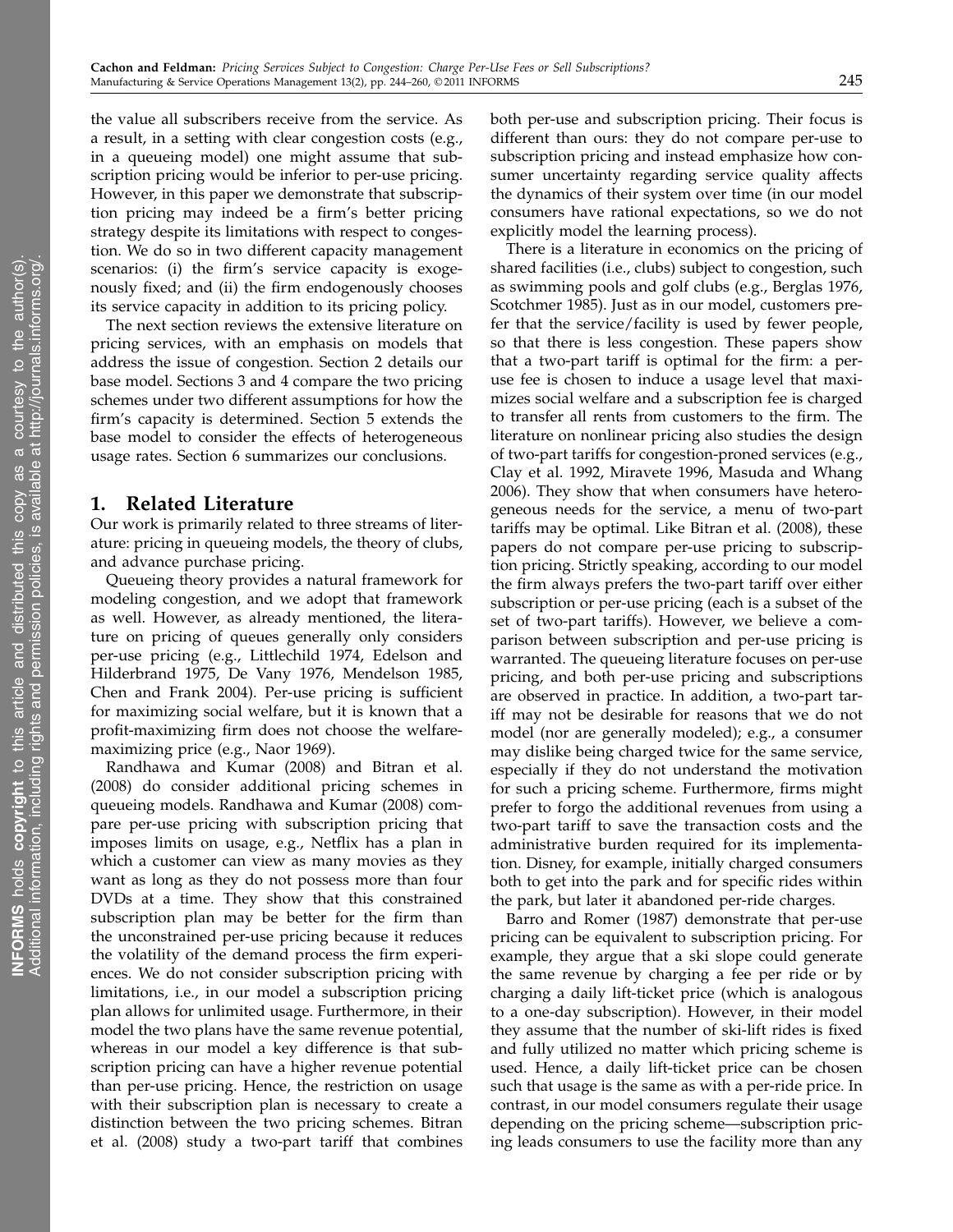positive per-use pricing scheme—resulting in different utilizations of the server. Hence, in our model the two schemes are not equivalent.

Our subscription pricing scheme resembles advance-purchase pricing (e.g., DeGraba 1995, Xie and Shugan 2001). When consumers purchase in advance of the service, such as buying a concert ticket weeks before the event, consumers are willing to pay their expected value for the service. In contrast, when consumers spot purchase, i.e., when they know their value for the service, they are naturally willing to pay only their realized value. When purchasing in advance, consumers are more homogeneous relative to the spot market, so the firm can earn more revenue by selling in advance than by selling just with a spot price: it can be better to sell in advance to every customer at their expected value than to sell in the spot market to a portion of consumers (i.e., those consumers with a high realized value). In our model, subscriptions also have this ability to extract rents because consumers are more homogeneous when they purchase subscriptions than when they purchase on a per-use basis. However, we consider the impact of congestion, whereas the advance-purchase models do not (i.e., consumers in those models do not regulate their usage based on the pricing policy).

# 2. Model Description

A single firm provides a service to a market with a potential number of M homogeneous customers. Consumers are assumed to be infinitesimal—i.e., every consumer is small relative to the size of the market. Each customer finds the service to be valuable on multiple occasions, or service opportunities. For example, a customer may wish to occasionally use a teller at her bank, use the Internet repeatedly, or rent a movie at least a couple of times per month. This stream of service opportunities occurs for each customer at rate  $\tau$ . At the moment a service opportunity occurs, a customer observes the value, or utility,  $V$ , she would receive if she were to receive the service to satisfy that opportunity. Service values for each customer are independent and identically distributed across opportunities, where the support of  $V$  is the interval  $[0, \bar{v}]$ . Hence, we have a single market segment of consumers, so differences between per-use and subscription pricing are not driven by a desire to price discriminate between segments, in contrast to Essegaier et al. (2002). We discuss multiple customer segments in §5.

Although customers value receiving the service, they prefer as fast a service process as possible—each customer incurs a cost  $w$  per unit of time to complete

service (time waiting and in service). $1$  Finally, consumers neither receive utility nor incur disutility when not in the service process and waiting for the next service opportunity to arise.

The firm offers one of two pricing schemes: a peruse fee or a subscription price. The per-use fee,  $p$ , is a charge for each service completion: e.g., a fee for withdrawing money from an automatic teller machine, a fee for each visit to a health club, or a per-minute fee for accessing a database. A subscription price,  $k$ , is a fee per unit of time, which is independent of the amount of service the customer receives. (This definition of a subscription is equivalent to a fixed fee, K, for a finite duration,  $d$ , with unlimited usage during that time, where  $k = K/d$ .) Where useful, we use "p" and "s" subscripts to signify notation associated with the per-use and subscription schemes, respectively.

The server's processing rate is  $\mu$ . In §3 we assume  $\mu$  is exogenous, whereas in §4 the firm chooses  $\mu$  subject to a fee that is proportional to the service rate.  $W(\cdot)$  is the expected service time. We use the term service time to refer to the total time to complete the service, i.e., it includes time waiting and in service. We assume that  $W(\tau M)$  is sufficiently small relative to  $1/\tau$ , where  $\Lambda = \tau M$  is the maximum possible arrival rate of service opportunities (i.e., the arrival rate when every customer seeks service at every service opportunity). This implies that a customer's information about the queue length during one service occasion is of little use in predicting the waiting time for the next service encounter. It also implies that for a fixed potential arrival rate of service,  $\Lambda$ , the potential population of customers, M, is large, they do not seek service too frequently ( $\tau$  is small), and capacity is sufficiently large that  $W(\tau M) \ll 1/\tau$ . (For example, the interarrival time of services could be measured in days, whereas service times could be measured in minutes.) Consequently, the arrival rate to the firm's queue does not vary (approximately) with the queue length (which is typically assumed in the queueing literature), and there is little chance that a service opportunity arises while a customer is in the service process. For example, a customer does not receive another need to withdraw cash from an automatic teller machine while she is in the process of withdrawing cash. (See Randhawa and Kumar 2008 for a model of a closed queueing system in which the arrival rate to the queue depends on the number of customers in queue.) Therefore, the expected service time depends only on the actual arrival rate,  $\lambda$ . The function  $W(\lambda)$  is strictly increasing  $(W'(\lambda) > 0)$  and convex  $(W''(\lambda) \ge 0)$ . (Thus,  $W(0) = 1/\mu$  because  $1/\mu$ 

 $1$ As in Afèche and Mendelson (2004), it is possible to allow the waiting cost to be linear in the value of the service,  $w = a + bv$ . A detailed analysis is available from the authors.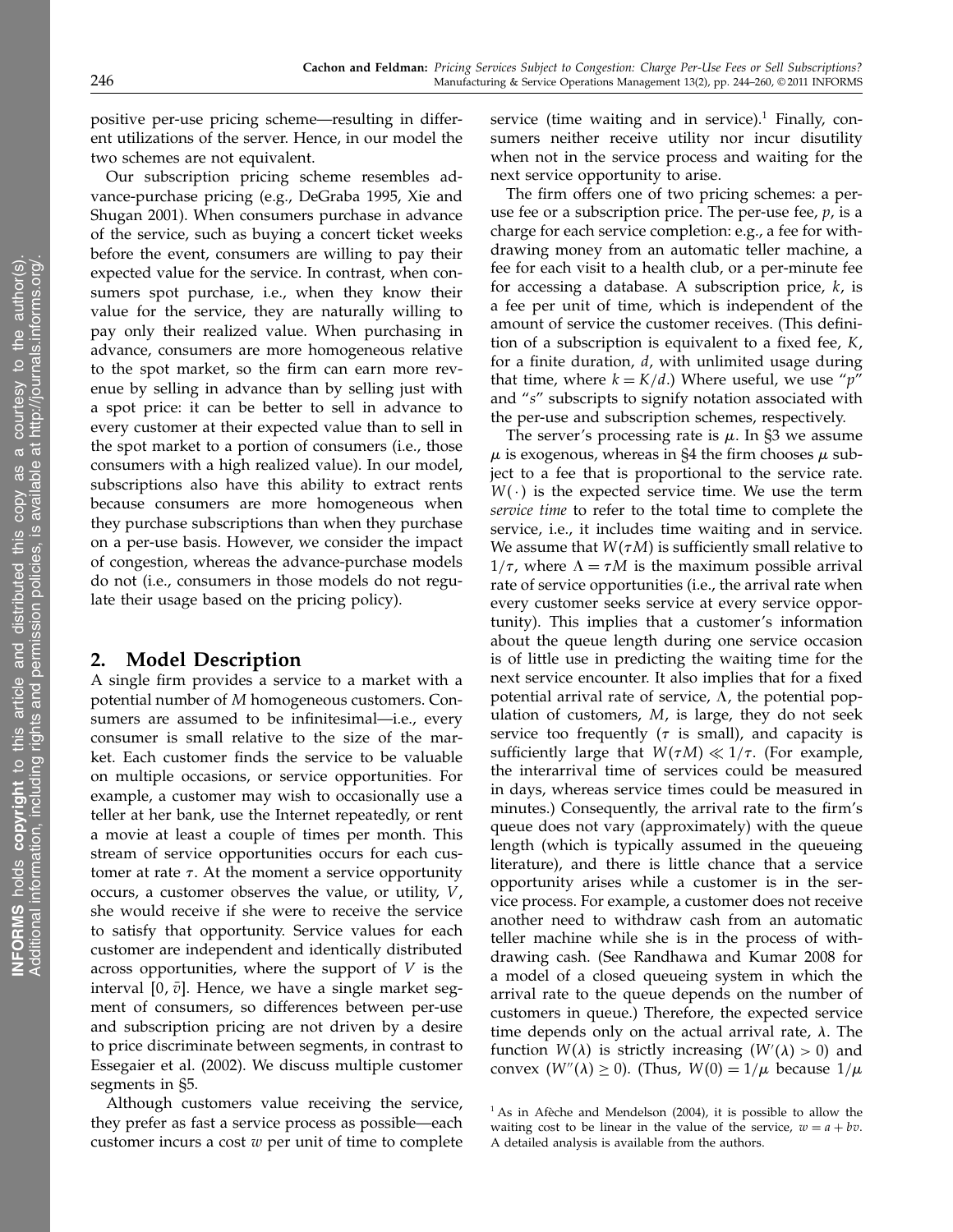is a customer's service time when there is no congestion.) Naturally,  $W(\lambda)$  is decreasing in  $\mu$ .

When a service opportunity occurs, a customer decides whether or not to seek service (i.e., join the firm's service system). The decision is based on three factors: the value of the service opportunity, the cost associated with the expected time to complete the service transaction, and the firm's pricing policy. Although the customer observes the value for a particular service opportunity before deciding to seek service or not, the customer does not observe the firm's current queue length. However, the customer has an expectation for the average arrival rate of customers to the firm's service,  $\lambda$ , and the customer knows the function that translates an arrival rate into an expected service time,  $W(\lambda)$ .<sup>2</sup> Thus,  $wW(\lambda)$  is the expected cost to the customer of the time to receive one service opportunity. We refer to  $wW(\lambda)$  as the expected service-time cost or the expected congestion cost. Note that a customer cannot balk (or, chooses not to balk) from the queue after choosing to seek service (otherwise, the customer would effectively be able to observe the queue length before the joining decision is made). Finally, the firm's pricing policy clearly influences the customer's decision. With each service opportunity, the customer decides whether to seek service based on the amount of utility that would be earned from the opportunity relative to congestion costs and the firm's per-use fee (which in the case of subscription pricing is zero). Whether to adopt a subscription is based on the expected arrival of service opportunities and their expected net utilities. We assume that the impact of any one consumer on the average queue length is insignificant. Consumers are risk neutral and make choices based on the average utility each option generates (rather than the discounted utility of each option). In addition, consumers make pure-strategy choices (join the service system or not, subscribe or not). Allowing mixed strategy choices either favors subscription pricing or has no impact on our results.<sup>3</sup>

To complete the definition of the model, we provide some additional structure for the service value

<sup>3</sup> Consumers need to decide with each service opportunity whether to seek service or not. The optimal strategy for a consumer is always a pure strategy conditional on the value of the service opportunity. Hence, including mixed strategies has no impact with this decision. Regarding the subscription decision, we find that the firm's profit can be higher if mixed strategies are allowed in the exogenous capacity model. However, the firm's profit is unchanged in the endogenous capacity model by the inclusion of mixed strategies. (Refer to §3 of the electronic companion, available at http:// msom.pubs.informs.org/ecompanion.html, for a complete analysis of equilibria in mixed strategies under both capacity scenarios.)

distribution and the system-time function. Let  $F(\cdot)$  be the distribution function and  $f(\cdot)$  the density function of each service value: assume F is differentiable,  $F(0) = 0$ , and F exhibits an increasing failure rate (IFR). For some results we invoke one of the following additional assumptions related to the hazard rate,  $h(x) = f(x)/F(x)$ , where  $F(x) = 1 - F(x)$ :

ASSUMPTION 1 (A1).  $h'(x)/h(x)^2$  is decreasing.

ASSUMPTION 2 (A2).  $xh'(x)$  is increasing.

(A2) holds for a power distribution with parameter  $\kappa > 1$ , whereas both (A1) and (A2) hold if F is uniform on the support  $[0, \bar{v}]$  or Weibull with parameters  $\kappa \geq 1$  and  $\beta > 0$ . (Note, a Weibull distribution with  $\kappa = 1$  is an exponential distribution.) In both versions of the model, we assume  $F$  is uniform on the support  $[0, \bar{v}]$  to derive analytical comparisons between the pricing schemes. Regarding the system-time function, in the capacity choice model (§4) we assume that  $W(\lambda) = 1/(\mu - \lambda)$ , which corresponds to the expected time in an  $M/M/1$  queue with first-come-first-serve priority. Furthermore, we use that functional form to compare the pricing schemes in the exogenous capacity model (§3).

# 3. Exogenous Capacity

In this section we analyze a version of our model in which the firm's service-processing rate,  $\mu$ , or capacity, is exogenously fixed with either pricing scheme. This analysis is appropriate for a firm that has the short-term flexibility to modify its pricing but does not have the short-term ability to alter its capacity. For each pricing scheme we derive the firm's equilibrium arrival rate and optimal revenues, which allows us to establish conditions under which one scheme is preferred over another.

#### 3.1. Per-Use Pricing

With per-use pricing a customer observes the realized value of a particular service opportunity and then requests service if the net utility is nonnegative, i.e., the value of that opportunity is greater than or equal to  $p + wW(\lambda)$ . Given that p, w, and  $\lambda$  are common to all customers (they all have the same expectations) and constant across time, there is some threshold value,  $v$ , such that a customer seeks service whenever the realized value of an opportunity is  $v$ or greater, and otherwise the customer passes on the opportunity:

$$
v=p+wW(\lambda).
$$

The actual arrival rate to the service is then  $\Lambda F(v)$ . For expectations to be consistent with actual operating conditions (i.e.,  $\lambda = \Lambda F(v)$ ), the threshold v must satisfy

$$
v = p + wW(\Lambda F(v)).
$$
 (1)

<sup>&</sup>lt;sup>2</sup> In fact, the customer only needs to have an expectation of the firm's service time, and that expectation must be correct (i.e., they do not need to know the functional form of  $W(·)$ ).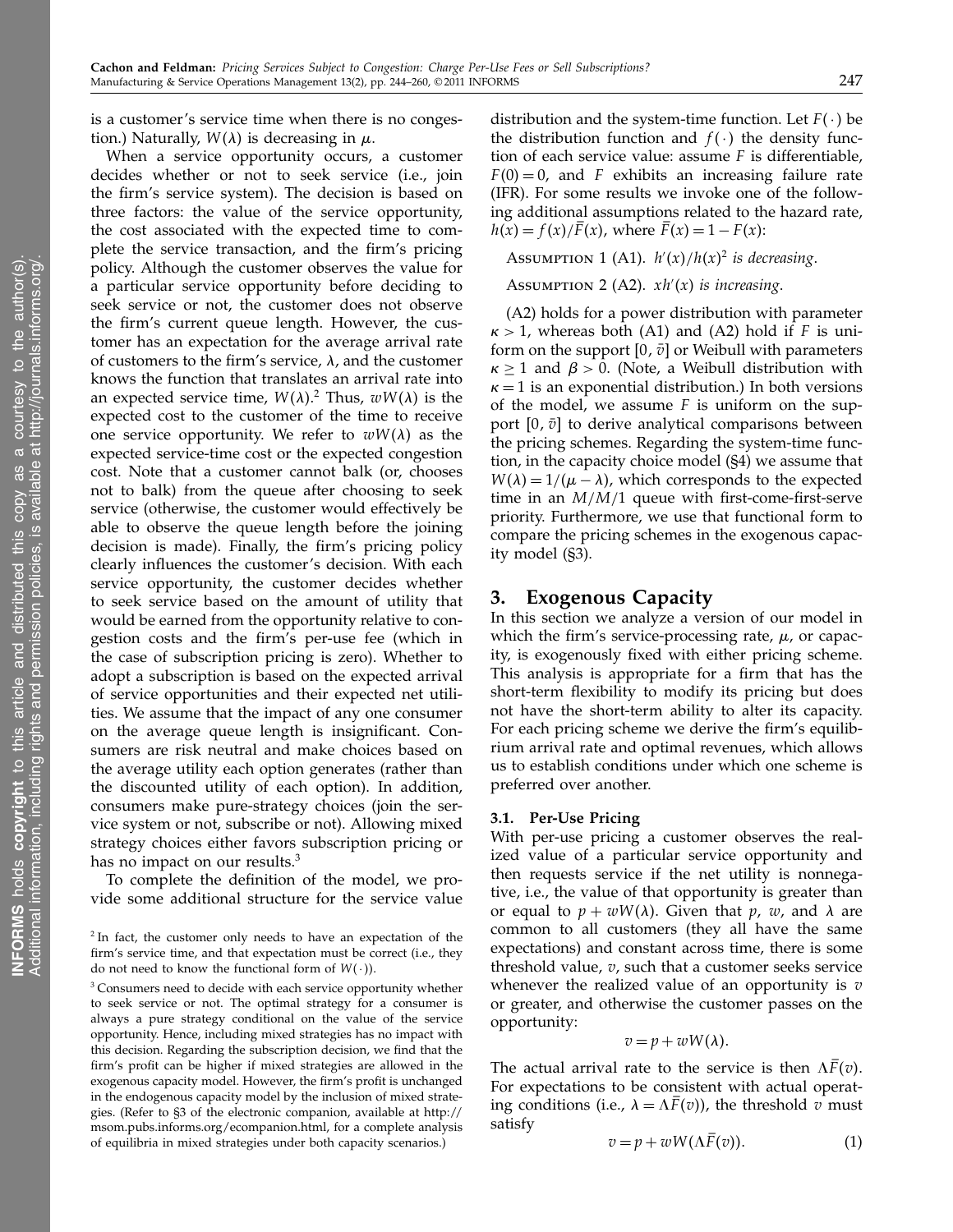Given that W is decreasing, it follows that there is a unique solution to (1). Furthermore, the threshold is increasing in the per-use fee,  $p$ .

The firm's revenue is  $R_p = \lambda p$ , which can be expressed in terms of the threshold  $v$ :

$$
R_p(v) = \Lambda F(v)(v - wW(\Lambda F(v))).
$$

That is, the firm's maximization problem can be written as max<sub>v</sub> $R_n(v)$ . The following theorem establishes that an optimal threshold,  $v_p$ , exists and is unique (proofs are provided in the appendix).

**THEOREM 1.** The per-use revenue function,  $R_n(v)$ , is quasi-concave and  $v_p = \argmax_p R_p(v)$  is uniquely defined by

$$
v_p = wW(\Lambda \overline{F}(v_p)) + w\Lambda \overline{F}(v_p)W'(\Lambda \overline{F}(v_p)) + \frac{\overline{F}(v_p)}{f(v_p)}.
$$
 (2)

To translate  $v_p$  back into an actual price, the firm's optimal per-use fee is

$$
p_p = \frac{\bar{F}(v_p)}{f(v_p)} + w\Lambda \bar{F}(v_p)W'(\Lambda \bar{F}(v_p)).
$$
 (3)

To understand the economic intuition behind (2), note that the first term in the right-hand side (RHS) is the customer's waiting-time cost. The second term is the externality the customer imposes on other consumers due to the (infinitesimal) increase in arrival rate when she decides to join. From a social welfare viewpoint, customers should join as long as their utility from joining  $(v_p)$  is larger than the sum of these first two terms. However, the third term,  $\bar{F}(v_p)/f(v_p)$ , is added by the profit-maximizing monopolist. This correction term implies that the per-use arrival rate in equilibrium is smaller than the social optimal arrival rate. Furthermore, from (3), the optimal per-use fee is greater than the welfare-maximizing per-use fee.

#### 3.2. Subscription Pricing

With a subscription scheme there is no explicit fee charged per transaction, e.g., the members of a health club can use the service whenever they wish without additional charge. However, a customer may not take advantage of a service opportunity if her value for that opportunity is low relative to her expectation of congestion costs, and that expectation depends on the number of subscribers and the frequency of their usage. For now, we assume that all consumers subscribe and then we confirm that expectation is correct. As a result, if each consumer uses the threshold  $v<sub>s</sub>$  to decide whether or not to seek service, then the arrival rate to the service is  $\Lambda \bar{F}(v_s)$ :  $\Lambda$  is the arrival rate of service opportunities conditional that all M consumers are subscribers and  $F(v_s)$  is the fraction of

service opportunities that generate a service request. In equilibrium, the value of the service opportunity at which a consumer is indifferent,  $v_s$ , exactly equals the expected congestion cost:

$$
v_s = wW(\Lambda F(v_s)). \tag{4}
$$

Now consider whether to purchase a subscription or not. At the time this decision is made the customer does not know when future service opportunities will occur or their values, but does know his/her threshold value,  $v_s$ , for seeking service. Hence, as part of the purchasing decision, a customer expects that a subscription generates the following net value per service opportunity,

$$
\overline{F}(v_s)(E[V \mid V \ge v_s] - v_s),
$$

where  $F(v_s)$  is the probability that a service opportunity is sufficiently valuable to seek service,  $E[V \mid$  $V \geq v_s$  is the value received conditional that a service opportunity yields a value greater than the threshold, and the last term,  $v_s$ , is the expected congestion cost (from (4)).

Given that service opportunities arrive at rate  $\tau$ , it is optimal for the firm to set the subscription rate,  $k$ , equal to the value of a subscription per unit of time (net of system-time cost):4

$$
k = \tau F(v_s)(E[V \mid V \ge v_s] - v_s).
$$

All consumers purchase a subscription even though they are indifferent between doing so or not, which confirms our initial assumption that all consumers subscribe.<sup>5</sup> As a result, subscription pricing allows the firm to extract all consumer surplus, conditional on the level of congestion that subscriptions generate. The latter condition differentiates this work from the literature on advance selling (e.g., Xie and Shugan 2001)—in those models the potential consumer surplus is independent of the pricing scheme, whereas here it depends on how much congestion materializes.

The firm's resulting revenue can be expressed in terms of the threshold  $v_s$ :

$$
R_s(v_s) = kM = \Lambda F(v_s)(E[V \mid V \ge v_s] - v_s).
$$

Note that although the threshold  $v_p$  was a decision variable for the firm with per-use pricing, the

 $4$  Lowering  $k$  merely reduces revenue per customer without changing demand, so that cannot be optimal. There is no demand with a higher  $k$ , so that is not optimal either.

<sup>&</sup>lt;sup>5</sup> If mixed strategies are allowed for the consumer purchase decision, then it is possible to show that the firm may be able to earn higher revenue with subscription pricing than we report.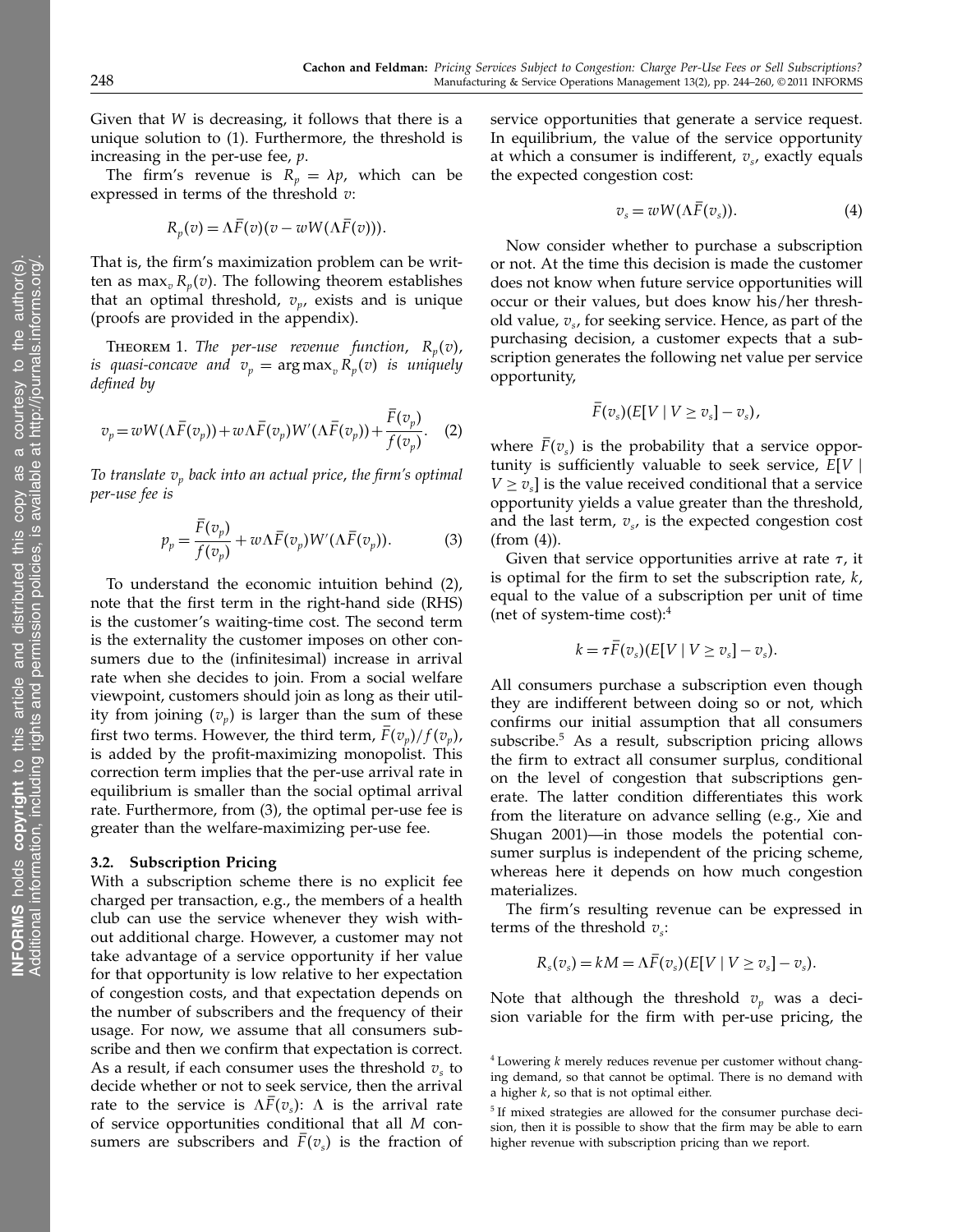firm does not control the threshold  $v<sub>s</sub>$  with subscription pricing—it is set by (4). In other words, with exogenous capacity and subscription pricing, the firm cannot control congestion even though it possesses an effective mechanism for maximizing revenue conditional on the system's congestion. That said, congestion is subject to some self-regulation—customers request service only for service opportunities whose values exceed their expected congestion cost.

#### 3.3. Comparison Between Per-Use and Subscription Pricing

This section compares the revenues generated by per-use and subscription pricing with an exogenous capacity and quantifies the upper bound on the revenue loss from using these schemes relative to the optimal scheme.

To compare the revenue generated via these two schemes, note that with subscriptions a consumer pays an amount that equals the average net value of her service requests,  $E[V \mid V \ge v] - wW(\Lambda F(v)),$ whereas with per-use pricing, she only pays for the net value of the marginal service request,  $v - wW(\Lambda F(v))$ . Consequently, if the congestion levels were the same with either pricing scheme (i.e., the thresholds  $v$  were identical), then subscription pricing clearly generates more revenue. We refer to this as the revenue-extracting benefit of subscription pricing. However, the level of congestion will not be identical (in general) across the two schemes. As one would expect, a comparison of (2) and (4) reveals that per-use pricing results in less congestion (a higher threshold) than subscription pricing:  $v_p \ge v_s$ . This establishes the trade-off between these two schemes: subscription pricing is better at extracting revenue, but per-use pricing is better at controlling congestion. The firm's preference over these two schemes depends on which of these two effects dominates. For example, in the special case in which consumers are indifferent to congestion (i.e., when  $w = 0$ ), subscription pricing yields higher revenue than per-use pricing and generates more social value per unit time (by having larger usage rates). However, as congestion becomes more costly to consumers (as  $w$  increase), per-use pricing may be more attractive.

To make these comparisons more explicit, we assume in the rest of this section that  $V \sim U[0, \bar{v}]$  and  $W(\lambda) = 1/(\mu - \lambda)$ . We now define the set of parameters for which the firm can earn nonnegative revenue. Although the firm's problem is determined by four parameters (w,  $\mu$ ,  $\Lambda$ , and  $\bar{v}$ ), the next theorem indicates that the pricing schemes' relative rankings depend only on two of them.

Lemma 1. The relative revenue between subscription and per-use pricing,  $R_s/R_p$ , can be expressed in terms of  $\alpha$ and  $\rho$ , where  $\alpha = w/\mu \bar{v}$  and  $\rho = \Lambda/\mu$ , and both revenues are nonnegative for  $\alpha \in [0, 1]$ .

Whether per-use pricing or subscriptions are preferred depends on  $\alpha$  (which measures the relative strength of congestion costs to service values) and the potential utilization rate of the system,  $\rho$ .

THEOREM 2. When  $\alpha = 0$ , subscription pricing always yields higher revenue than per-use pricing. For each value of  $\alpha > 0$ , there exists a unique  $\tilde{\rho}(\alpha)$  such that subscription yields higher revenue than per-use pricing for  $\rho <$  $\tilde{\rho}(\alpha)$  (recall,  $\rho$  is the potential utilization,  $\Lambda/\mu$ ). Otherwise, per-use pricing yields higher revenue. Moreover,  $\tilde{\rho}(\alpha)$ is decreasing in  $\alpha$ .

From Theorem 2, per-use pricing is preferred over subscription for highly congested systems. The key issue is the degree of congestion needed for peruse pricing to be preferred. For various levels of positive congestion costs,  $\alpha > 0$ , Table 1 provides the potential utilization rate,  $\tilde{\rho}(\alpha)$ , at which the two schemes yield the same revenue. It can be demonstrated (Proposition 4 of the electronic companion) that  $\lim_{\alpha\to 0} \tilde{\rho}(\alpha) = \sqrt{2}$  and  $\lim_{\alpha\to 1} \tilde{\rho}(\alpha) = 1$ . Thus, subscription pricing always generates higher revenue than per-use pricing when the potential arrival rate to the queue is less than the processing rate. Subscription pricing can be preferred even if the potential arrival rate is as much as 140% of the firm's processing rate. Subscription pricing may also be preferred when the system's actual utilization rate,  $\Delta F(v)/\mu$ , is high. Table 1 lists the system's actual utilization rate when the potential utilization rate is  $\tilde{\rho}(\alpha)$ . For example, when  $\alpha = 0.01$  and  $\Lambda = 1.411\mu$ , subscription pricing yields the same revenue as per-use pricing even though the actual utilizations are 96 8% and 64 8%, respectively. Of course, subscriptions performs better than per-use pricing under such high utilization rates when the relative congestion cost parameter,  $\alpha$ , is low. When  $\alpha$  is high, subscriptions will be preferred to per-use pricing if the actual utilizations are more moderate. In addition, it can be shown that the actual utilization rates are increasing in  $\rho$  (proof available from authors). Thus, when  $\alpha = 0.01$ , subscription pricing is preferred whenever it yields an actual utilization rate that is lower than 96 8%. Hence, although subscription pricing cannot control congestion well,

Table 1  $\;\;\;\;\;$  Potential Utilization Rates,  $\tilde{\rho}(\alpha)$ , That Yield Identical Revenue with Per-Use and Subscription Pricing, as Well as Actual Utilizations When the Potential Arrival Rate Is  $\tilde{\rho}(\alpha)\mu$ 

|          |                        | Actual utilization (%) when $\rho = \tilde{\rho}(\alpha)$ |              |  |  |
|----------|------------------------|-----------------------------------------------------------|--------------|--|--|
| $\alpha$ | $\tilde{\rho}(\alpha)$ | Per use                                                   | Subscription |  |  |
| 0.99     | 1.002                  | 0.3                                                       | 0.5          |  |  |
| 0.75     | 1.069                  | 7.1                                                       | 13.8         |  |  |
| 0.50     | 1.153                  | 16.4                                                      | 31.3         |  |  |
| 0.25     | 1.264                  | 30.5                                                      | 55.5         |  |  |
| 0.01     | 1.411                  | 64.8                                                      | 96.8         |  |  |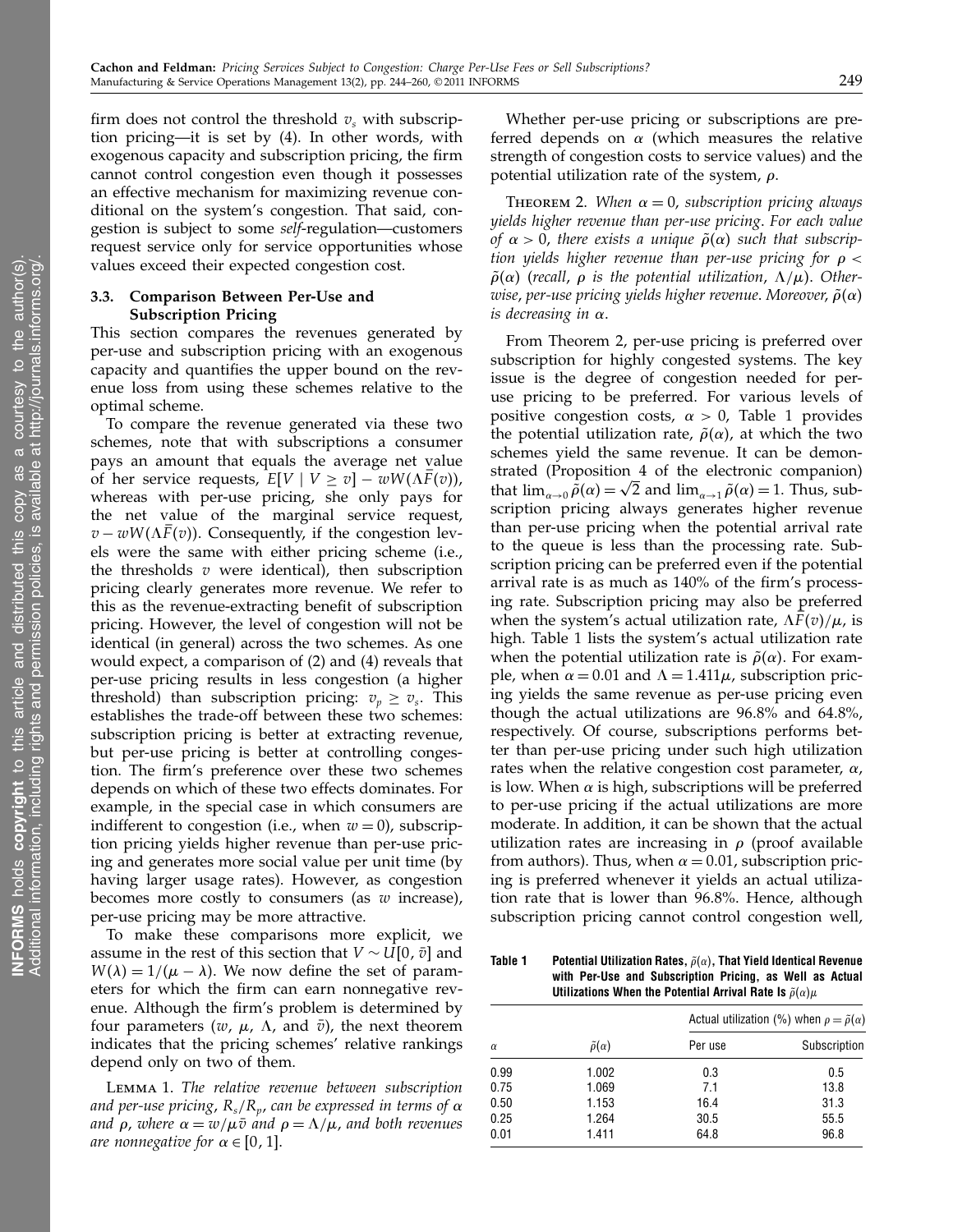Figure 1 Percent of Two-Part Tariff Revenue Attained by the Optimal Simple Scheme as a Function of Potential Utilization, -, for Different Values of



it still generates higher revenue than per-use pricing even in systems with a considerable amount of congestion.

To explore the strength of subscription pricing further, the next theorem characterizes revenues with extreme levels of potential utilization.

THEOREM 3. The following limits hold: (i)  $\lim_{\rho\to 0} R_s =$  $\Lambda \bar{\upsilon} (1 - \alpha)^2 / 2$  and  $\lim_{\rho \to 0} R_{\upsilon} = \Lambda \bar{\upsilon} (1 - \alpha)^2 / 4.$ (ii)  $\lim_{\rho\to\infty} R_x = 0, x \in \{s, p\}.$ 

Subscription pricing generates twice as much revenue as per-use pricing when capacity is unlimited  $(\rho = 0)$ . Therefore, subscription pricing starts with a considerable advantage relative to per-use pricing. As a result, congestion needs to be substantial in the system before the congestion-controlling benefits of peruse pricing dominate the rent-extracting capability of subscription pricing. Furthermore, revenue declines in  $\rho$  with all schemes, so per-use pricing dominates subscription pricing only when revenues are in fact low. This suggests that per-use pricing can provide only a modest absolute advantage relative to subscription pricing, but the absolute advantage of subscription pricing can be substantial. Taken together, these results indicate that from a practical perspective, subscription pricing can indeed be better than peruse pricing even if capacity is fixed and the system is subject to congestion-related costs.

#### 3.4. Comparison to the Two-Part Tariff

As mentioned in §1, the two-part tariff is the optimal pricing scheme in this setting. A two-part tariff combines a per-use fee with a subscription rate. The firm can set a per-use price to achieve the social optimal congestion, and it can set a subscription price to extract all customer welfare. Hence, social welfare is maximized and is fully extracted by the firm. A complete analysis of the two-part tariff is relegated

to Propositions 1–3 of the electronic companion. We characterize the two-part tariff scheme, show that the congestion under two-part tariff is lower than that under subscription pricing and higher than under per-use pricing, and find that the revenue generated by the two-part tariff is well approximated by subscription when  $\rho$  is low and by per-use pricing when  $\rho \rightarrow \infty$ .

Despite its ability to extract revenue, as discussed earlier, two-part tariffs may not be offered in practice for reasons that we do not model. Nevertheless, we can evaluate the percent loss of using an optimal "simple" scheme (per-use or subscription) relative to the optimal two-part tariff.<sup>6</sup> Figure 1 illustrates the percent of two-part tariff revenue that is attained by optimally setting one of the two simple schemes as a function of potential utilization,  $\rho$ , for different values of  $\alpha$ . For any fixed  $\alpha$ , the maximum percent revenue loss of the optimal simple scheme relative to the optimal two-part tariff occurs at the potential utilization where both simple schemes are equally profitable (i.e., at  $\tilde{\rho}$ ). The revenue loss is lower at lower values of  $\rho$ (subscription pricing is optimal) and higher values of  $\rho$  (per-use pricing is optimal), vanishing at  $\rho \rightarrow 0$  and at  $\rho \rightarrow \infty$ . Moreover, the maximum percent revenue loss is decreasing in  $\alpha$ .

# 4. Capacity Choice

In §3 the firm can choose how to price, but not its capacity, so the pricing decision results only in variation in service time. In this section the firm chooses how to price and its capacity, so the pricing decision influences both the firm's capacity and its service time. We assume that capacity is costly—the firm

<sup>6</sup> Giridharan and Mendelson (1994) also quantify the loss of using a suboptimal pricing scheme in a model with congestion.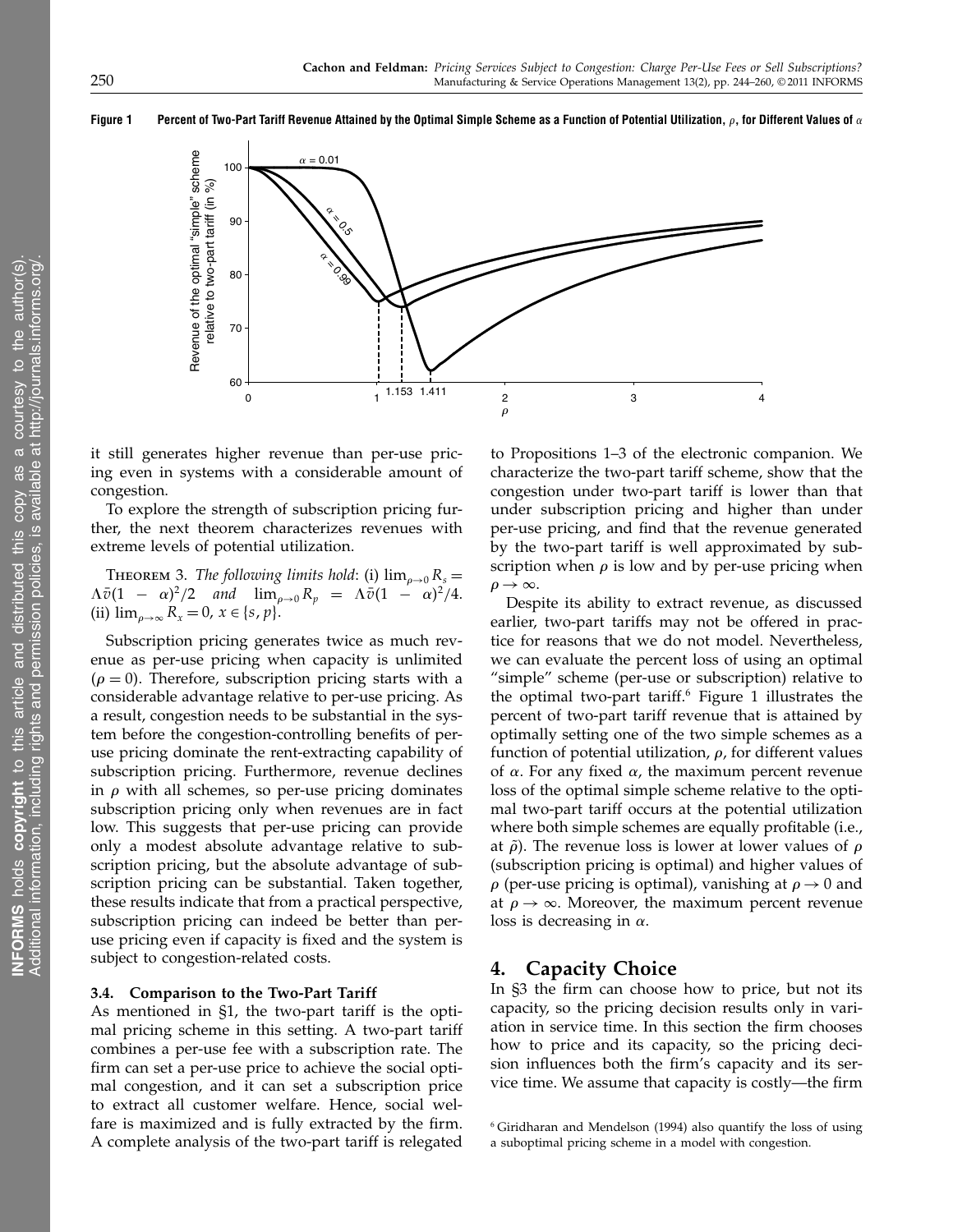incurs a cost at rate  $c\mu$  for maintaining capacity  $\mu$ , where  $c > 0$ . Furthermore, we continue to assume  $W(\lambda) = 1/(\mu - \lambda).$ 

#### 4.1. Per-Use Pricing

The consumer's choice in this setting is the same as in the fixed-capacity model. As a result, we can express the firm's profit function in terms of the threshold value at which consumers are indifferent,  $v$ , and capacity,  $\mu$ :

$$
\Pi_p(v,\mu) = R_p(v) - c\mu = \Lambda \bar{F}(v) \left(v - \frac{w}{\mu - \Lambda \bar{F}(v)}\right) - c\mu.
$$

The profit function is concave in  $\mu$ , so it is straightforward to determine that  $\mu_n(v)$  is the firm's optimal capacity for a given threshold,  $v$ , where

$$
\mu_p(v) = \Lambda \bar{F}(v) + \sqrt{\frac{w \Lambda \bar{F}(v)}{c}}.
$$

The firm's profit rate,  $\Pi_p(v, \mu_p(v))$ , can now be written as

$$
\Pi_p(v) = \Lambda(\bar{F}(v)(v-c) - 2\phi\sqrt{\bar{F}(v)}),
$$

where the constant  $\phi$  is defined for convenience:

$$
\phi = \sqrt{cw/\Lambda}.
$$

The firm solves the maximization problem, max<sub>v</sub>  $\Pi_{\nu}$  $(v)$ . The following theorem establishes the uniqueness of the optimal per-use threshold.

**THEOREM 4.** If  $\bar{v} > c$ , there exists an upper bound  $\bar{\phi}_p$ such that for every  $\phi < \phi_{_p}$  there exists a unique optimal threshold,  $v_p = \arg \max_{v} \prod_p(v)$ , that yields positive profit,  $\Pi_p(v_p) > 0$ . This threshold is the smallest solution to the implicit equation given by

$$
v_p = \frac{F(v_p)}{f(v_p)} + \frac{\phi}{\sqrt{\overline{F}(v_p)}} + c.
$$
 (5)

Furthermore, if (A1) holds, then there exist two solutions to (5). Otherwise, there does not exist an optimal  $v_p < \bar{v}$ . The optimal capacity is

$$
\mu_p = \Lambda \bar{F}(v_p) + \sqrt{\frac{w \Lambda \bar{F}(v_p)}{c}}, \qquad (6)
$$

and the firm's per-use fee is

$$
p_p = v_p - w/(\mu_p - \Lambda \overline{F}(v_p)).
$$

The bound in Theorem 4,  $\phi_p$ , merely states that the firm can earn a positive profit only if capacity is sufficiently cheap, customers are sufficiently patient and the market is sufficiently large. Observe that we restrict attention to the interesting case in which profits are positive. If  $\phi > \phi_p$  (so that  $\Pi_p(v_p) < 0$ ), the firm is strictly better off not selling per-use, and if  $\phi = \phi_p$ (so that  $\Pi_n(v_n) = 0$ ), the firm is indifferent.

#### 4.2. Subscription Pricing

With subscription pricing and a fixed capacity the firm has little control over congestion. However, the firm gains some control over congestion when the firm can choose its capacity. In particular, if  $\mu$ is the firm's capacity, then a consumer with value  $v =$  $w/(\mu - \Lambda F(v))$  is indifferent between seeking service or not. Instead of thinking in terms of the firm choosing  $\mu$ , we can use that relationship to frame the firm's problem in terms of choosing the threshold,  $v$ ,

$$
\mu_s(v) = \Lambda F(v) + w/v.
$$

The firm's profit function can then be written as

$$
\Pi_s(v) = \Lambda \overline{F}(v) (E[V \mid V \ge v] - v) - c(\Lambda \overline{F}(v) + w/v),
$$

where the first term is the revenue the firm earns from subscriptions assuming the firm chooses the maximum subscription fee that induces all consumers to purchase a subscription, conditional on the expected level of congestion. The firm solves the maximization problem, max<sub>v</sub> $\Pi_s(v)$ .

THEOREM 5. If  $E[V] > c$ , there exists an upper bound  $\phi_s$  such that for every  $\phi < \phi_s$ , there exists an optimal threshold,  $v_s \in \arg \max \Pi_s(v)$ , that yields positive profit,  $\Pi_s(v_s) > 0$ . This threshold is implicitly defined by

$$
v_s = \phi \sqrt{\frac{1}{\bar{F}(v_s) - cf(v_s)}}.
$$
 (7)

Furthermore, if (A2) holds, then there exist two solutions to (7) and the smallest solution is the unique optimal threshold. The optimal capacity is

$$
\mu_s = \Lambda \bar{F}(v_s) + \frac{w}{v_s},\tag{8}
$$

and the firm's subscription rate is

$$
k = \tau \overline{F}(v_s) (E[V \mid V \ge v_s] - v_s).
$$

As with Theorem 4, Theorem 5 indicates that a positive profit occurs only when capacity is not too expensive, customers do not incur time costs that are too high, and there is a sufficient number of customers in the market. However, the two bounds,  $\phi_p$  and  $\phi_s$ , need not be the same. Observe also that as with Theorem 4, we restrict attention to the case in which profits are positive. If  $\phi > \phi_s$  (so that  $\Pi_s(v_s) < 0$ ), the firm is better off not selling subscriptions, and if  $\phi = \phi_s$  (so that  $\Pi_s(v_s) = 0$ ), the firm is indifferent.

#### 4.3. Comparison

In this section we assume  $V \sim U[0, \bar{v}]$ . Let  $v_t$  and  $\mu_t$ be the optimal threshold value and the service rate chosen when the firm uses the two-part tariff scheme. As with fixed capacity, by charging a two-part tariff,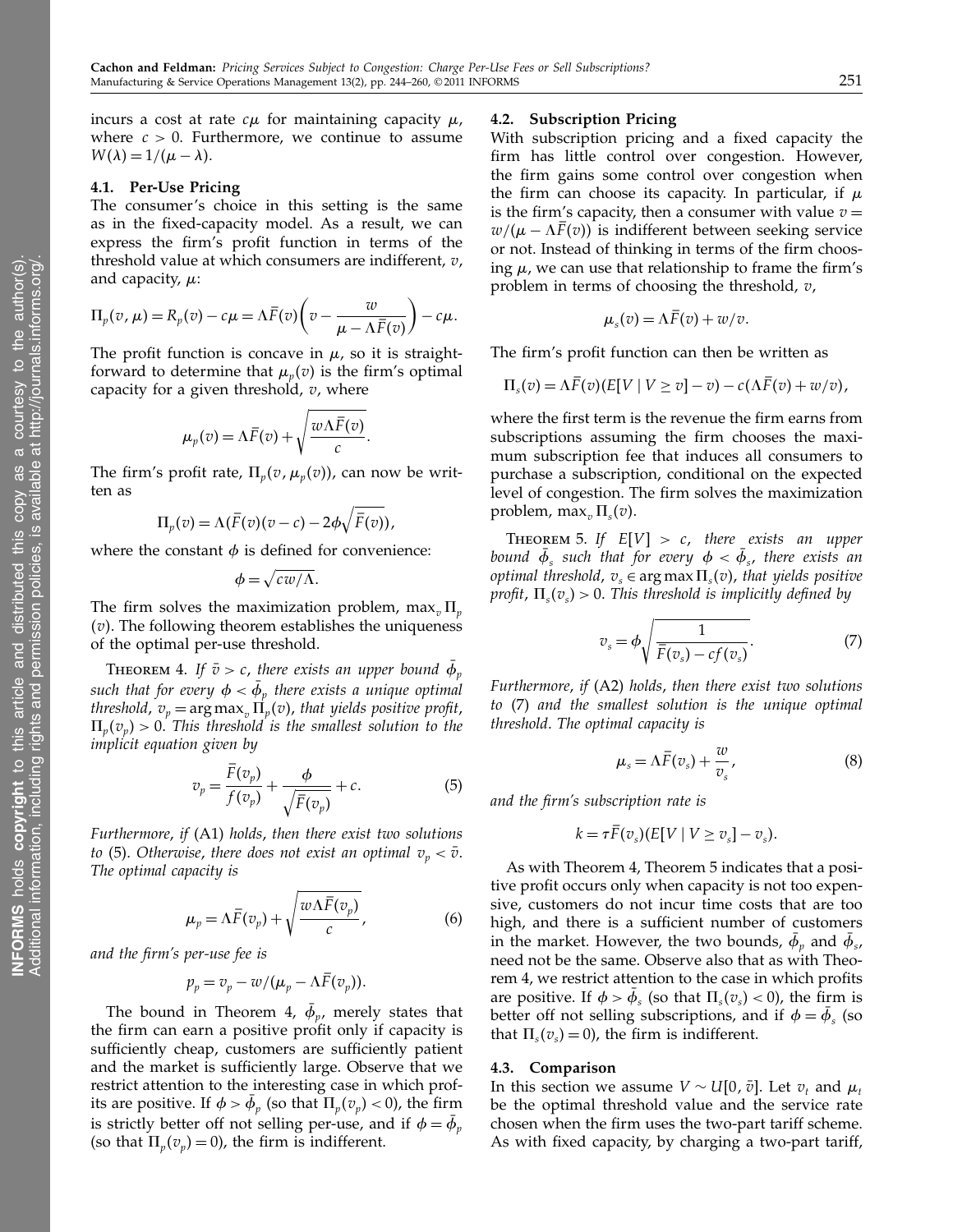the firm is able to achieve social optimal congestion (by setting an appropriate per-use fee) and to extract all consumer welfare (by setting a subscription rate that makes consumers indifferent to subscribing), so the two-part tariff is optimal for the firm.

As in the fixed-capacity case, we show that peruse pricing leads to a system with less congestion than optimal and that subscription pricing leads to more congestion than optimal:  $v_s < v_t < v_v$ . Furthermore, the firm invests more in capacity than optimal with subscription pricing (to control congestion somewhat) and less with per-use pricing:  $\mu_v < \mu_t < \mu_s$ . Even though the firm invests more in capacity with subscription pricing, congestion is also higher with that scheme:  $u_s(c) > u_t(c) > u_p(c)$ ,<sup>7</sup> where  $u_x(c)$  is the actual utilization rate,

$$
u_x(c) = \Lambda F(v_x)/\mu_x, \quad x \in \{s, p\}.
$$

As in the exogenous capacity case, when  $w = 0$ , congestion is not an issue. The firm's choice is simple. Because there are no congestion costs, the firm has no incentive to provide fast service—it will choose  $\mu = \Lambda$ , and the capacity cost will be the same for both pricing schemes. That is, similar to the exogenous capacity case, when  $w = 0$ , subscription pricing dominates per-use pricing for all values of  $c$ .

In the discussion that follows, we compare between the two pricing schemes when the marginal congestion cost is positive (i.e., for  $w > 0$ ). If capacity is inexpensive,  $c = 0$ , subscription pricing performs strictly better than per-use pricing,

$$
\Pi_s(v_s \mid c = 0) > \Pi_p(v_p \mid c = 0);
$$

without the concern of congestion, the revenue extraction benefit of subscription pricing dominates. However, subscription profits decrease at a faster rate with respect to the cost of capacity,

$$
\frac{\partial \Pi_s(v_s)}{\partial c} < \frac{\partial \Pi_p(v_p)}{\partial c} < 0;
$$

subscription pricing is more sensitive to capacity costs than per-use pricing. Define  $\bar{c}_x$  as the maximum capacity cost that allows a nonnegative profit with

Figure 2 Profit Rates of the Two Pricing Schemes with Respect to the Capacity Cost, c



*Note*. The following parameter values are used: (a)  $w = 0.05$ ; and (b)  $w = 0.5$ . ( $\Lambda = 1$  and  $\bar{v} = 10$  in both panels.)

pricing scheme  $x \in \{s, p\}$ . Combining these results, one of two scenarios emerges: either  $\bar{c}_s \leq \bar{c}_p$  or  $\bar{c}_p \leq \bar{c}_s$ .

Figure 2 illustrates these scenarios. On the left hand side,  $\bar{c}_s \leq \bar{c}_p$ . There exists some  $\tilde{c}$  such that the two schemes earn the same profit,  $\Pi_s(v_s|\tilde{c}) =$  $\Pi_p(v_p | \tilde{c}) > 0$ . It follows that subscription yields higher profit than per-use pricing for  $c \in [0, \tilde{c}]$ , whereas per-use is better for  $c \in [\tilde{c}, \bar{c}_n]$ . Furthermore, for  $c \in [\bar{c}_s, \bar{c}_p]$ , subscription pricing cannot earn a positive profit, whereas per-use pricing does. That is what one might expect given that subscription pricing gives the firm less control over congestion—if capacity costs are sufficiently high, per-use pricing is preferable and may be the only scheme that yields a positive profit. However, although per-use pricing can be more profitable than subscription pricing, it is only more profitable when capacity is sufficiently expensive, and the absolute advantage of per-use pricing is generally small, whereas the absolute advantage of subscription pricing can be large.

<sup>7</sup> Refer to Propositions 6 and 7 in the electronic companion for formal statements and proofs of these three results. In fact, the results proved in the electronic companion are more general. We are able to show that  $v_t < v_p$ ,  $\mu_p < \mu_t$ , and  $u_t(c) > u_p(c)$  for every IFR distribution. The comparisons of the subscription threshold value with the two-part tariff one was only proven for the uniform distribution, but we observed numerically that the results resported in this section hold for the Weibull distribution with  $\kappa \geq 1$  as well. (The cumulative distribution function of a Weibull random variable X is  $F(x) = 1 - e^{-(x/\beta)^{\kappa}}$ , where  $\beta > 0$  and  $\kappa > 0$ .) A detailed description of the numerical analysis is available from the authors.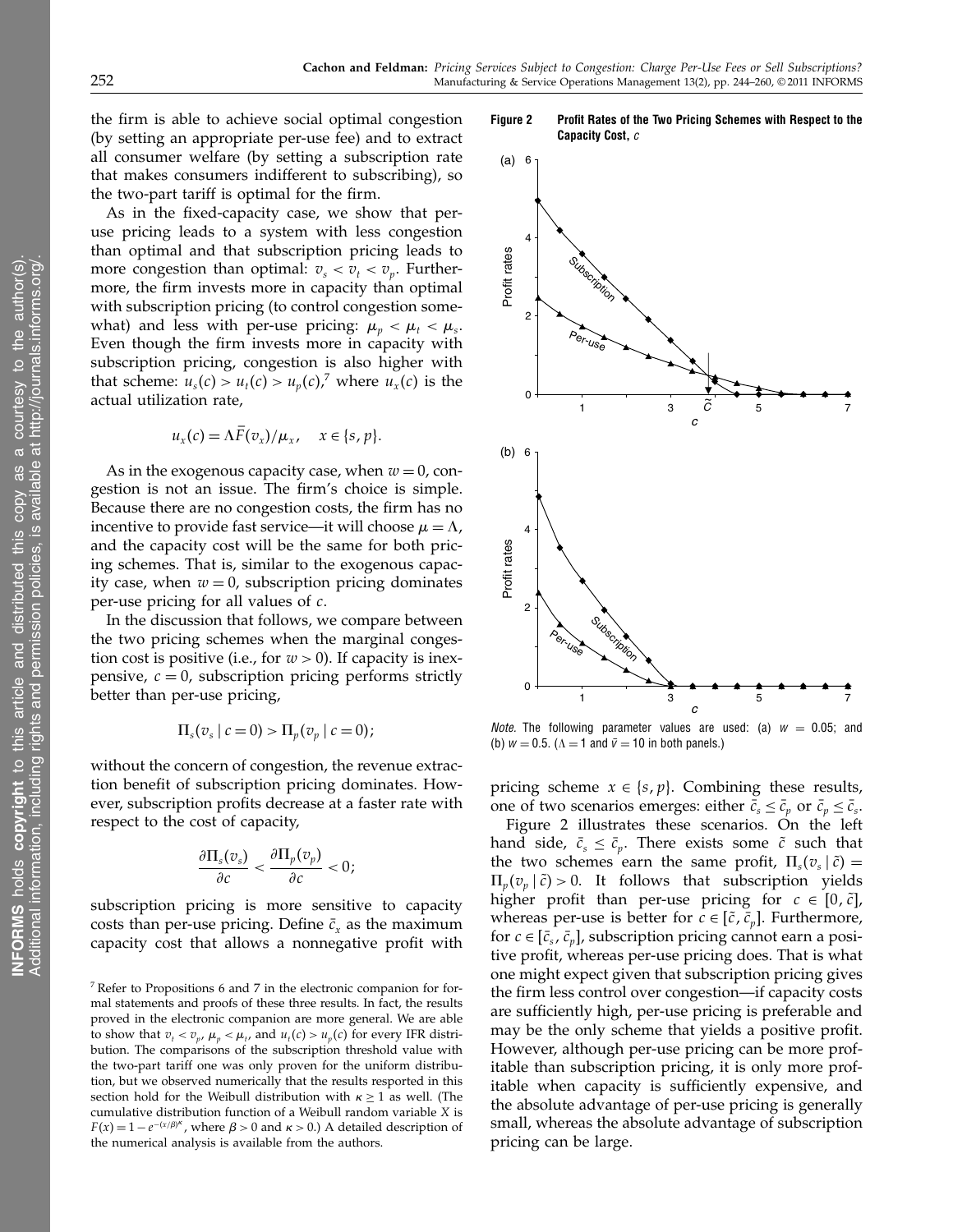The second scenario,  $\bar{c}_p \leq \bar{c}_s$ , is illustrated on the RHS of Figure 2. Subscription pricing is preferred if  $c \in [0, \bar{c}_n]$ , and subscription pricing is the only scheme that returns a positive profit if  $c \in [\bar{c}_n, \bar{c}_s]$ . In other words, it is possible that subscription pricing is the preferred scheme for any capacity cost that allows the firm to make a profit. Furthermore, if capacity is sufficiently expensive, it is possible that subscription pricing can yield a profit, whereas per-use pricing cannot; in those situations capacity is sufficiently expensive that per-use pricing is unable to extract enough revenue from customers to cover the cost of capacity.<sup>8</sup> (Refer to Proposition 8 in the electronic companion for a formal statement and proof of the result.)

The only difference between the two panels in Figure 2 is that the right-hand side has a higher waiting cost:  $w = 0.5$  instead of  $w = 0.05$ . In fact, it can be shown (Proposition 9 of the electronic companion) that there exists a  $\tilde{w}$  such that for all  $w > \tilde{w}$  the second scenario occurs, i.e., if the marginal waiting cost is sufficiently high, subscription pricing dominates peruse pricing for all capacity costs that yield a positive profit. In other words, when congestion is most costly, in the sense that the service-time cost is high, then subscription pricing can be better than per-use pricing even though it has less control over congestion. To explain, if congestion costs are high, a large capacity must be chosen to minimize congestion, and this can only be profitable when the pricing scheme is able to extract a sufficient amount of revenue.

Figure 3 illustrates the threshold structure that identifies the regions in which each pricing scheme is more profitable. When the combination of capacity and congestion cost parameters is high (i.e., for  $(w, c)$  points located above the solid line), both pricing schemes yield negative profits. Subscriptions are preferred in the lower region and per-use pricing is preferred in the region with low  $w$  and high  $c$ .

It is also illustrative to compare the pricing schemes with respect to actual utilization. It can be shown that the relevant metric is  $w/\Lambda \bar{v}$ . (Note that with a fixed capacity we use  $w/\mu\bar{v}$  for making comparisons between the two pricing schemes, but now  $\mu$ is endogenous and different across schemes.) Table 2 provides the firm's actual utilization under each pricing scheme when capacity is  $\tilde{c}$ , i.e., when the marginal cost of capacity is such that per-use and subscription pricing yield the same profit. (If  $w$  were any higher,



then subscription pricing dominates per-use pricing for all utilizations that yield a positive profit, i.e., in that case we enter the  $w > \tilde{w}$  regime.) We observe numerically that actual utilization is increasing in c with each pricing scheme. Consequently, subscription pricing is better than per-use pricing for all utilizations that are lower than those indicated in the table. For example, when  $w/\Lambda \bar{v} = 0.03$ , subscription pricing is better than per-use pricing whenever it yields a utilization of 80% or lower. The table indicates that subscription pricing can be better than per-use pricing even if the utilization rate is quite high (say, higher than 98%). Therefore, as in the previous model, subscription pricing can be better than per-use pricing even if it results in a highly utilized system.

# 5. Customers' Heterogeneity in Usage Rates

In our model, customers are heterogeneous in their realized values for service opportunities, but they are otherwise homogeneous. A natural relaxation of this model is to allow heterogeneity in service usage rates. For example, suppose there are two equal-sized segments of consumers. One segment has service opportunities that occur at rate  $\tau_h = \tau + \delta$ , and the other segment has service opportunities that occur at rate  $\tau_l = \tau - \delta$ , where  $0 \leq \delta < \tau$ , i.e.,  $\tau$  is the average arrival rate. If consumers do not know a priori which segment they belong to, then our analysis continues to hold because the consumers remain homogeneous in their expectations. To create meaningful segments, it is necessary to assume that consumers know a priori to which segment they belong. This section considers a model with this assumption.

Table 2 Actual Utilization When Capacity Is Such That Subscription Pricing and Per-Use Pricing Yield the Same Profit (i.e.,  $c = \tilde{c}$ )

|             |  |                          |                                     |      | $W/\Lambda\bar{V}$ 0.03 0.02 0.005 0.002 0.0005 0.0001 0.00001 |
|-------------|--|--------------------------|-------------------------------------|------|----------------------------------------------------------------|
|             |  |                          | $u_p$ 61.4 67.2 81.9 88.1 93.8 97.2 |      | 99.1                                                           |
| $U_{\rm c}$ |  | 80.2 83.7 91.7 94.8 97.4 |                                     | 98.8 | 99.6                                                           |



<sup>&</sup>lt;sup>8</sup>This result provides an interesting contrast with the necessary conditions for each pricing scheme to be profitable. Recall that  $E[V] > c$  is necessary for subscription pricing, whereas the less restrictive  $\bar{v} > c$  is necessary for per-use pricing. These are only necessary conditions, and not sufficient conditions, as we have demonstrated. Therefore, it would be misleading to conclude from those conditions that a high capacity cost favors per-use pricing in all circumstances.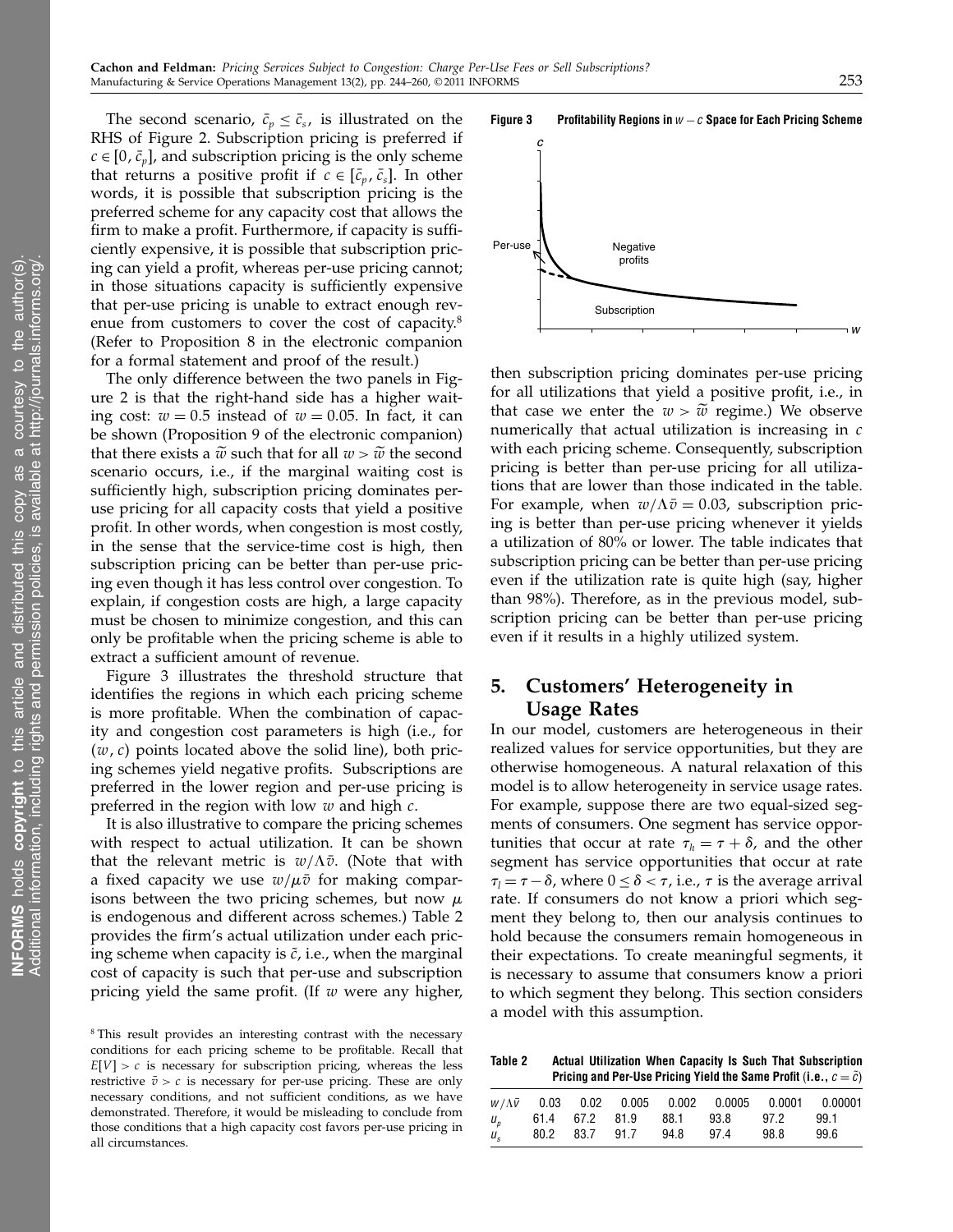Interestingly, the per-use results in §§3 and 4 continue to hold without any needed modification. To explain, with per-use pricing each customer makes a decision with each service opportunity, so the rate at which service opportunities occur has no impact on any one decision. All that matters is the aggregate rate at which consumers use the service—as long as  $\tau$  is held constant, it does not matter if there is one segment ( $\delta = 0$ ) or two segments ( $\delta > 0$ ) or how far apart the two segments are.

On the other hand, the existence of different segments influences subscription pricing. We show that when the service rate is fixed, heterogeneity in usage rates may increase or decrease subscription revenues, but that heterogeneity always decreases profits when the firm chooses the level of capacity. With subscription pricing the firm has two choices. The first is to set the subscription rate such that all types purchase

$$
k_l = \tau_l F(v_{sl})(E[V \mid V \ge v_{sl}] - v_{sl}),
$$

where

$$
v_{sl} = wW(M\tau F(v_{sl})).
$$

The second is to set the subscription rate high enough so that only the high-usage types purchase,

$$
k_h = \tau_h \overline{F}(v_{sh}) (E[V \mid V \ge v_{sh}] - v_{sh}),
$$

where

$$
v_{sh} = wW(M\tau_h \overline{F}(v_{sh})/2).
$$

Consider first the fixed-capacity model (§3). Let  $R_1(\delta)$ and  $R_h(\delta)$  be the firm's revenue functions when selling to both segments and to only the high-usage segment, respectively. In our original model,  $\delta = 0$ , the subscription price is  $k_l$ , all consumers subscribe, and the firm extracts all social welfare. As the market becomes more segmented (that is,  $\delta$  increases) the firm must reduce  $k_l$  to capture both segments. The low-type consumers continue to earn zero surplus, but now the high-type consumers are able to retain some surplus, which increases as more segmentation is introduced. Hence,  $R_l(0) > R_l(\delta) \,\forall \,\delta \in (0, \tau)$ : conditional on all customers subscribing, compared to the original model, subscriptions are less attractive relative to per-use pricing—the increase in  $\delta$  results in a decrease in subscription revenue, but has no impact on per-use revenue.

This, however, need not be the case if the firm abandons the low segment and prices at  $k<sub>h</sub>$  to capture only the rent from the high types. By selling only to the heavy users, the firm is able to charge a higher price and extract all social welfare, but it sells to only half of the consumers. These two countervailing effects may result in higher profits relative to the original model.

The next theorem establishes the condition for which heterogeneity in the consumers' usage rates may lead to an increase in the firm's profits under subscription for  $V \sim U[0, \bar{v}]$  and  $W(\lambda) = 1/(\mu - \lambda)$ .

THEOREM 6.  $R_h(\delta)$  is quasi-concave. If  $\rho > 1$ , there exists a unique  $\delta$ , such that  $R_h(\delta) > R_l(0) \,\,\forall \,\delta \in (\underline{\delta}, \tau)$ . Otherwise,  $R_h(\delta) \le R_l(0)$   $\forall \delta$  and  $R_h(\delta)$  is increasing.

From Theorem 6, if the potential utilization is high, selling subscriptions can become even more attractive when customers are heterogeneous. To explain, remember that although subscription is good at extracting revenues, it cannot control congestion. This becomes more problematic as  $\rho$  increases. By selling to only the high-usage customers, the firm forgoes revenue from low-usage consumers, but it is able to control congestion somewhat, while at the same time it extracts the entire customer surplus. In this case, if  $\delta$  is high enough, this results in higher revenues than the revenues obtained by selling to all consumers at  $\delta = 0.9$ 

Let  $R<sub>s</sub>(\delta)$  be the firm's optimal revenue under subscription with degree of heterogeneity  $\delta$ —i.e.,  $R_s(\delta)$  =  $max{R<sub>i</sub>(\delta), R<sub>i</sub>(\delta)}$ .  $R<sub>s</sub>(\delta)$  can be fully characterized by  $\alpha$ ,  $\rho$ , and  $\delta' = \delta/\tau \in [0,1]$  (the proof is similar to Lemma 1 and is omitted). The next theorem compares between subscription and per-use revenues when consumers are heterogeneous in usage rates for  $V \sim U[0, \bar{v}]$  and  $W(\lambda) = 1/(\mu - \lambda)$ .

THEOREM 7. When  $\alpha = 0$ , subscription pricing always yields higher revenue than per-use pricing does. For each value of  $\alpha > 0$  and every value of  $\delta' \in [0, 1]$ , there exists a unique  $\tilde\rho(\alpha,\delta')$ , such that subscription yields higher revenue than per-use pricing for  $\rho<\tilde\rho(\alpha,\delta')$  (recall,  $\rho$  is the potential utilization,  $\Lambda/\mu$  and  $\delta'$  is a standardized measure of heterogeneity,  $\delta/\tau$ ). Otherwise, per-use pricing yields higher revenue.

Theorem 7, which is a generalization of Theorem 2, shows that when consumers are heterogeneous in their usage rates, subscription is preferred over peruse pricing for low levels of  $\rho$  and per-use is preferred over subscription for high levels of  $\rho$ . It is interesting to assess how the degree of congestion needed for per-use to be preferred changes when consumers are heterogeneous. For various levels of positive congestion costs,  $\alpha > 0$ , and different degrees of heterogeneity,  $\delta'$ , Figure 4 illustrates the potential utilization rate,  $\tilde{\rho}(\alpha, \delta')$ , at which the two schemes yield the same revenue. Observe that  $\tilde{\rho}(\alpha, 0) = \tilde{\rho}(\alpha, 1)$ . This follows because when  $\delta' = 0$ , consumers are homogeneous and  $R_1(0)$  is equivalent to the revenue of the original subscription model. When  $\delta' = 1$ , the level of heterogeneity is so high that the revenue obtained

<sup>9</sup> This result is analogous to the result obtained by allowing for mixed-strategy equilibrium. Setting a higher subscription price to make only a fraction of consumers join is equivalent to choosing the level of market segmentation,  $\delta$ . And, in fact, we find that if (and only if)  $\rho > 1$ , allowing for a mixed-strategy equilibrium benefits subscription even more.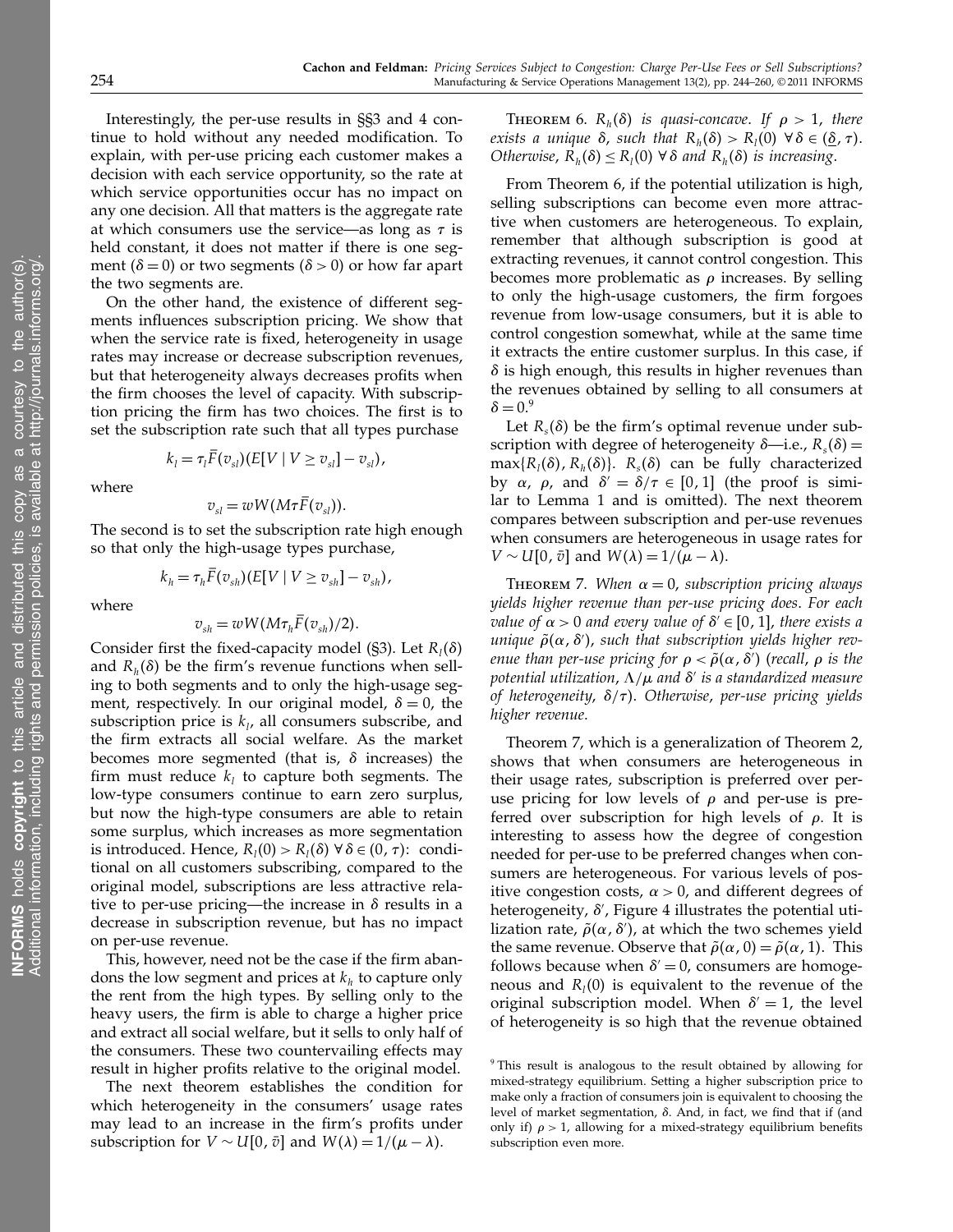

Figure 4  $\;\;\;\;\;$  Potential Utilization Rates,  $\tilde{\rho}(\alpha,\delta')$ , That Yield Identical Revenue with Per-Use and Subscription Pricing When

Consumers Are Heterogeneous

from selling only to the high-usage consumers—i.e.,  $R_h(1)$ —is equivalent to the revenue of the original subscription model. Observe also that the values of  $\tilde{\rho}(\alpha, 0) = \tilde{\rho}(\alpha, 1)$  (marked by the dashed lines in Figure 4) correspond to the values presented in Table 1. Figure 4 demonstrates that the degree of congestion needed for per-use pricing to be preferred over subscription when consumers are heterogeneous can either increase or decrease. This result follows from the two countervailing effects that heterogeneity has on subscription revenues: when consumers are heterogeneous, the firm cannot extract all revenues by selling to all consumers, and thus the revenue accrued by selling to all consumers decreases. However, when the potential utilization is high, the firm can benefit from selling to only the high-usage consumers if the degree of heterogeneity is high (Theorem 6).

When capacity choice is endogenous (§4), the firm that sells subscriptions can control congestion not only by setting a high subscription price so that only high-type consumers purchase, but also by choosing the service rate. As in §4.2, instead of solving for  $\mu$ , we can frame the firm's problem in terms of choosing the thresholds  $v_l$  (if the firm decides to set a subscription price so that all consumers purchase) and  $v<sub>h</sub>$  (if the firm sets a high subscription price so that only high-usage consumers purchase). Consider first the choice of capacity conditional on all consumers subscribing. In this case,

$$
\mu_l = \Lambda F(v_l) + w/v_l
$$

and the firm's profit function can be written as

$$
\Pi_l(v_l; \delta) = M\tau_l F(v_l)(E[V \mid V \ge v_l] - v_l)
$$
  
- 
$$
c(\Lambda \overline{F}(v_l) + w/v_l).
$$

The firm solves the maximization problem,  $\max_{v_l} \Pi_l(v_l; \delta)$ .

THEOREM 8. If  $(\tau_l/\tau)E[V] > c$ , there exists an upper bound  $\phi$ <sub>l</sub>, such that for every  $\phi \leq \phi$ <sub>l</sub>, there exists an *optimal threshold*  $v_{sl} \in \arg \max \Pi_l(v_l; \delta)$ , that yields nonnegative profit,  $\Pi_l(v_{sl}; \delta) \geq 0$ . This threshold is implicitly defined by

$$
v_{sl} = \phi \sqrt{\frac{1}{(\tau_l/\tau)\bar{F}(v_{sl}) - cf(v_{sl})}}.
$$
\n(9)

Furthermore, if (A2) holds, then there exist two solutions to (9) and the smallest solution is the unique optimal threshold conditional on all consumers subscribing.

If, however, the firm decides to cater only to the high-usage consumers,

$$
\mu_h = M \tau_h F(v_h)/2 + w/v_h,
$$

and the firm's profit function is

$$
\Pi_h(v_h; \delta) = M\tau_h F(v_h)(E[V \mid V \ge v_h] - v_h)/2
$$
  
-  $c(M\tau_h \overline{F}(v_h)/2 + w/v_h).$ 

The firm solves the maximization problem,  $\max_{v_h} \Pi_h(v_h; \delta)$ .

THEOREM 9. If  $E[V] > c$ , there exists an upper bound  $\phi_h$ , such that for every  $\phi \leq \phi_h$ , there exists an *optimal threshold*  $v_{sh} \in \arg \max \Pi_h(v_h; \delta)$  that yields nonnegative profit,  $\Pi_h(v_{sh}; \delta) \geq 0$ . This threshold is implicitly defined by

$$
v_{sh} = \phi \sqrt{\frac{\Lambda}{M \tau_h/2} \cdot \frac{1}{\bar{F}(v_{sh}) - cf(v_{sh})}}.
$$
 (10)

Furthermore, if (A2) holds, then there exist two solutions to (10) and the smallest solution is the unique optimal threshold conditional on only high-usage consumers subscribing.

Finally, the firm sets the subscription price that yields maximum profits, max $\{\Pi_i(v_{sl};\delta), \Pi_h(v_{sh};\delta)\}.$ We show that when the firm chooses the level of capacity, customer heterogeneity always decreases profits under subscription (Proposition 11 of the electronic companion). In this case the firm is able to control congestion by choosing the service rate,  $\mu$ . Whereas selling only to heavy users had a congestion control advantage in the fixed-capacity case, here the firm loses from selling to fewer consumers. Hence, compared to the original model, subscriptions are less attractive, in a relative sense, than per-use pricing. Moreover, the threshold capacity cost under which subscription profits are higher than per-use profits is lower than in the original model (Corollary 1 of the electronic companion).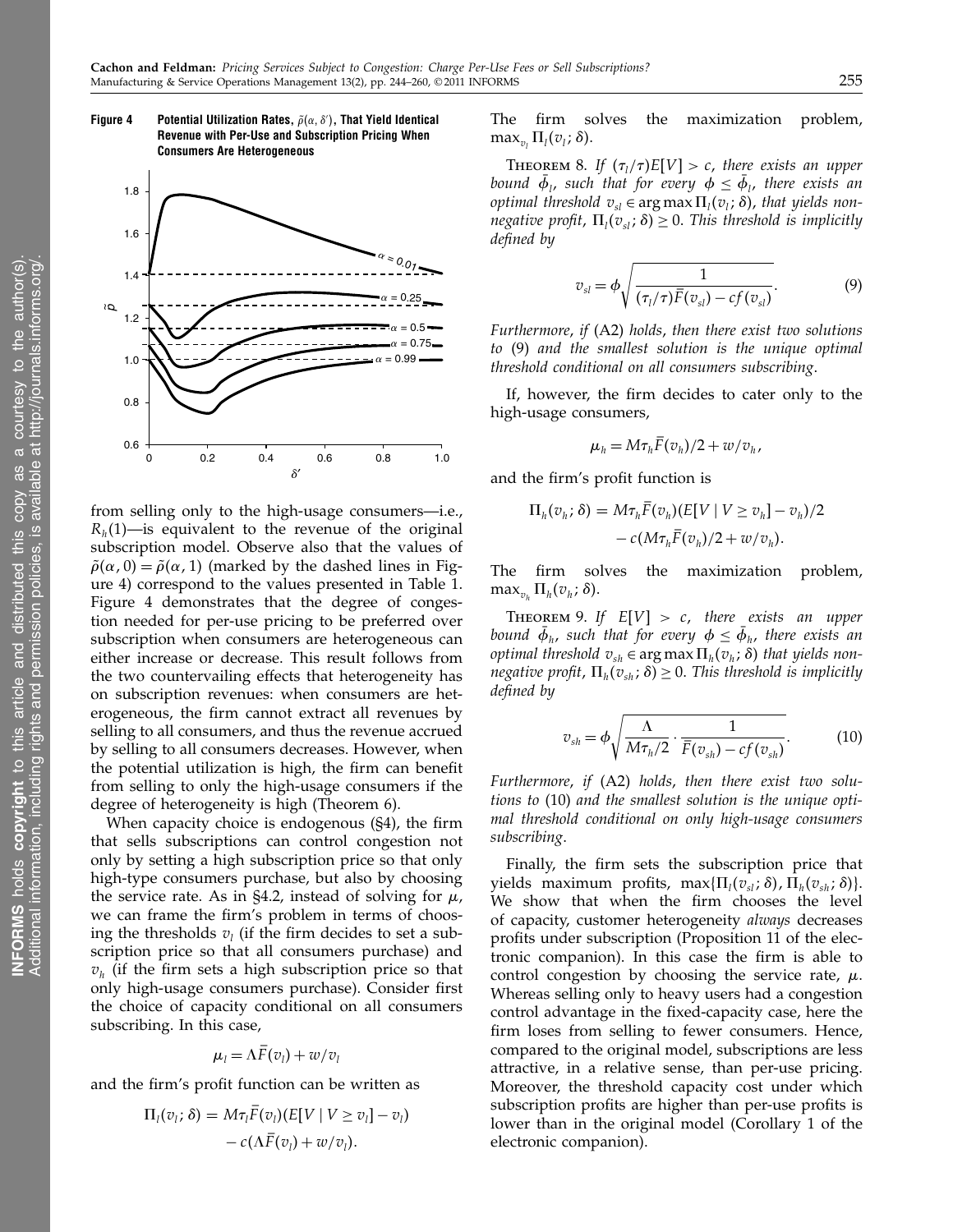We conclude that customer heterogeneity in usage rates generally makes per-use pricing more attractive relative to subscription pricing. However, it can make subscription pricing even more attractive if capacity is fixed and  $\rho$  and  $\delta$  are high.

Finally, we suspect that with heterogeneity in usage rates, a single two-part tariff is generally no longer optimal for the firm—given that there are multiple segments, a single contract that is designed to serve both types will no longer be able to extract the entire surplus. In this situation the firm will typically improve its profits by designing a menu of twopart tariffs or nonlinear tariffs (e.g., Clay et al. 1992, Miravete 1996, Masuda and Whang 2006).

# 6. Conclusion

Using a queueing framework, we find that a firm may prefer subscription pricing over per-use pricing even if consumers dislike congestion. Furthermore, subscription pricing may be preferable in situations that would a priori suggest a preference for peruse pricing: when customers strongly dislike the time to complete the service, thereby making congestion costly to the firm. Subscription pricing can dominate in these situations because (i) the firm must invest in a considerable amount of capacity to reduce service times to a minimum and (ii) the firm can cover that large capacity cost only if it can extract enough revenue from customers. Next, we find that the absolute advantage of subscription pricing can be considerable, whereas the absolute advantage of per-use pricing is generally modest—per-use pricing generates higher revenue or earns higher profit only when revenue or profit is reasonably low. If customers are heterogeneous in their service rates, subscription pricing can become even more attractive if capacity is fixed and the potential utilization and market segmentation are high. Otherwise, heterogeneity in usage rates makes subscription pricing less attractive relative to per-use pricing. Overall, we conclude that the emphasis on per-use pricing in the queueing literature is misplaced—we provide evidence that subscription pricing can indeed be the preferable pricing strategy even in services that experience congestion.

#### Electronic Companion

An electronic companion to this paper is available on the Manufacturing & Service Operations Management website (http://msom.pubs.informs.org/ecompanion.html).

#### Acknowledgments

The authors thank Albert Ha, the seminar participants at Hong Kong University of Science and Technology, and conference attendees at the M&SOM conference in Maryland, the INFORMS Revenue Management and Pricing Section Conference in Montreal, and the INFORMS Annual Meeting in Washington, DC.

## Appendix. Proofs

Let  $g(\alpha, \rho) \equiv v_s/\bar{v}$  and  $l(\alpha, \rho) \equiv v_v/\bar{v}$ . The functions g and l will be used in the proofs of Lemma 1 and Theorem 2 below.

Proof of Theorem 1. Let  $\rho(v) = dR_p(v)/dv$ , where

$$
\frac{dR_p(v)}{dv} = -\Lambda f(v)(v - wW(\Lambda \bar{F}(v)))
$$

$$
+ \Lambda \bar{F}(v)(1 + w\Lambda f(v)W'(\Lambda \bar{F}(v))).
$$

There is at least one maximum because  $\rho(0) > \Lambda$  and  $\lim_{v\to\infty} \varrho(v) \leq 0$ . By construction,  $v_p$ , given by (2), satisfies the first-order condition. Take  $\rho(v_p) = 0$  and rearrange terms

$$
1 - \frac{\overline{F}(v_p)}{v_p f(v_p)} = \frac{wW(\Lambda \overline{F}(v_p))}{v_p} + \frac{w\Lambda \overline{F}(v_p)W'(\Lambda \overline{F}(v_p))}{v_p}.
$$
 (11)

The RHS of (11) is decreasing in  $v_p$  because  $\bar{F}(v) = Pr\{V \ge v\}$ is decreasing in  $v$  and  $W(·)$  is increasing and convex. The left-hand side (LHS) of (11) is increasing in  $v_p$  because F is IFR. (Actually, the left-hand side is increasing even if F has an increasing generalized failure rate.) Thus, there is a unique  $v_p$  that satisfies  $\varrho(v_p) = 0$ .  $\Box$ 

PROOF OF LEMMA 1. For the per-use case, Theorem 1 establishes that there is a unique optimal  $v$ , which is  $\bar{v}$  when  $R'_p(v_p) \geq 0$ . That condition simplifies to  $w/\Lambda \geq \bar{v}/\rho$ , or  $\alpha \geq 1$ . It follows that  $R_p(v_p) \ge 0$  for all  $\alpha \in [0, 1]$ . With subscription pricing, revenue is  $R_s(v_s) = \Lambda F(v_s)(E[V \mid V \ge v_s] - v_s)$ . For  $V \sim U[0, \bar{v}]$ , positive revenues occur ∀ $v_s < \bar{v}$ . Note that the threshold  $v_s$  is given by  $v_s = w/(\mu - \Lambda \bar{F}(v_s))$ , where the LHS is increasing and the RHS is decreasing. Thus, for a nonnegative revenue to occur, we must have that (when evaluating the above condition), at  $\bar{v}$ ,  $\bar{v} - w/\mu \ge 0$ , or  $\alpha \le 1$ . Next, we show that the relative revenues are a function of  $\alpha$  and  $\rho$ . For the uniform distribution, condition (4) can be written as

$$
\frac{v_s}{\bar{v}} = \frac{\alpha}{1 - \rho(1 - v_s/\bar{v})}.
$$
\n(12)

Note that g is a function of  $\alpha$  and  $\rho$  only. Plugging  $v_s$ into the subscription revenue function, we obtain  $R_s = (1$  $g(\alpha, \rho)^2/2$ ) $\Delta \bar{v}$ . Similarly, for the pay-per-use case, we can express condition (2) as

$$
\frac{v_p}{\bar{v}} = \frac{1}{2} \left( 1 + \frac{\alpha}{(1 - \rho(1 - v_p/\bar{v}))^2} \right).
$$
 (13)

Note that *l* is a function of  $\alpha$  and  $\rho$  only. Plugging  $v_p$  into the per-use revenue function, we obtain

$$
R_p = (1 - l(\alpha, \rho)) \left( l(\alpha, \rho) - \frac{\alpha}{1 - \rho(1 - l(\alpha, \rho))} \right) \Lambda \bar{v}.
$$

Thus,  $R_s/R_p$  depends only on  $\alpha$  and  $\rho$ .  $\Box$ 

PROOF OF THEOREM 2. The fact that subscription always does better than per-use pricing when  $w = 0$  is immediate. In that case,  $\Lambda F(v_s)E[V \mid V \ge v_s] \ge \Lambda F(v_p)E[V \mid V \ge v_p]$  $> \Lambda \bar{F}(v_n) v_n$ , where the first term is the revenue generated by subscription pricing and the last term is the revenue generated by per-use. Note that the first inequality follows because  $v_s \leq v_p$ . The remainder of the proof establishes the result for  $w > 0$ . Uniqueness: by implicitly differentiating the revenue functions, we get

$$
\frac{\partial R_s(\rho)}{\partial \rho} = -\frac{\alpha (1 - g)^2}{\alpha \rho + (1 - \rho (1 - g))^2} \cdot \Lambda \bar{v}
$$
(14)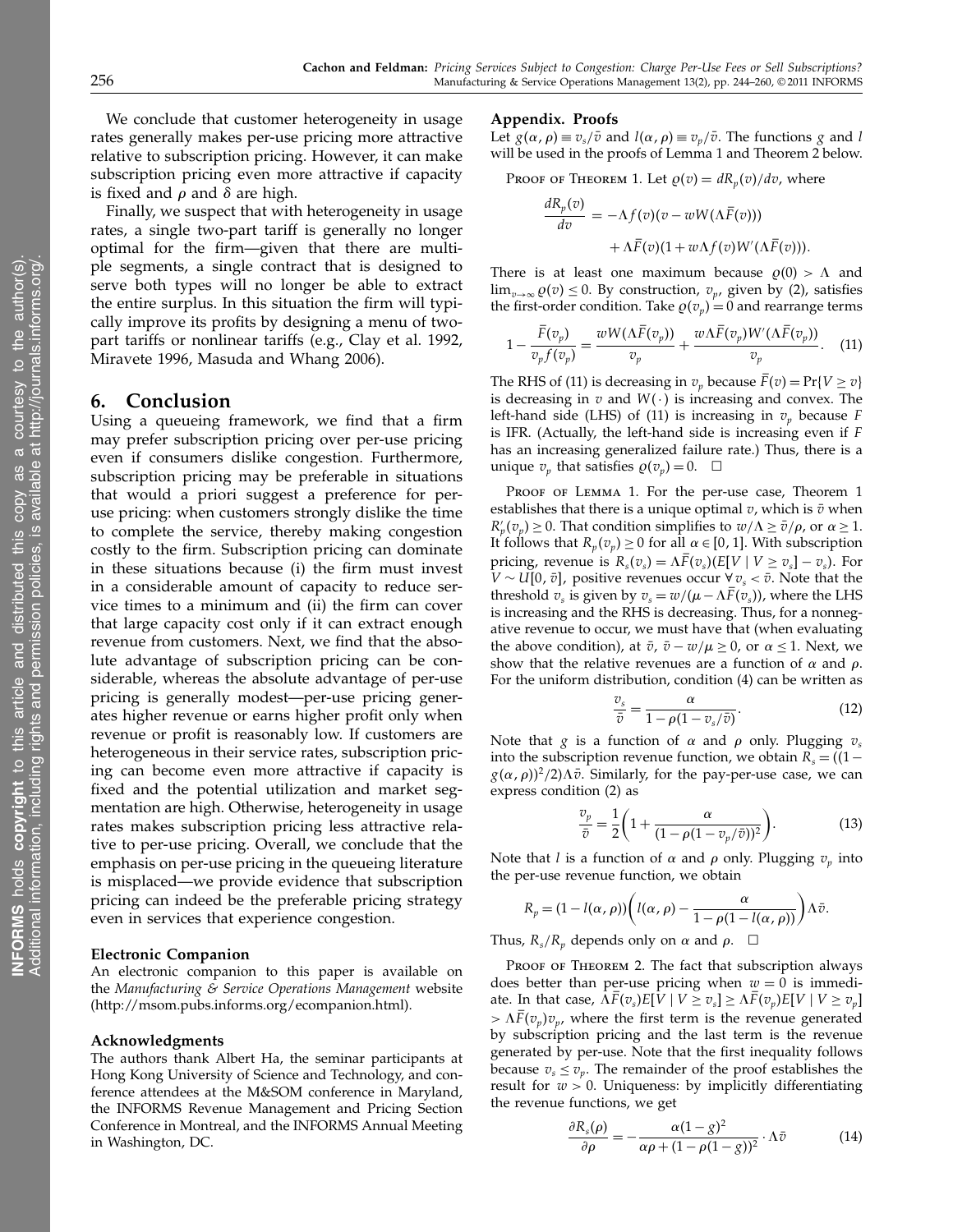and

$$
\frac{\partial R_p(\rho)}{\partial \rho} = -\frac{\alpha (1 - l)^2}{(1 - \rho (1 - l))^2} \cdot \Lambda \bar{v},\tag{15}
$$

where *g* and *l* are shorthand notation for  $g(\alpha, \rho)$  and  $l(\alpha, \rho)$ . To show that there exists a unique  $\tilde{\rho}$  such that  $R_s(\rho, \delta')$  >  $R_p(\rho) \ \forall \rho < \tilde{\rho}$  and  $R_s(\rho) < R_p(\rho) \ \forall \rho > \tilde{\rho}$ , it is enough to require that  $\forall \rho$  for which  $R_s(\rho) > R_p(\rho)$ ,  $R_s'(\rho) < R_p'(\rho)$ .  $R_s(\rho) > R_p(\rho)$  implies that

$$
\frac{(1-g)^2}{2(1-l)} > l - \frac{\alpha}{1-\rho(1-l)}.
$$

Rearranging (14) and (15), requiring  $R'_{s}(\rho) < R'_{p}(\rho)$ , we must have that

$$
\frac{(1-g)^2}{2(1-l)}>\frac{(1-l)(\alpha\rho+(1-\rho(1-g))^2)}{2(1-\rho(1-l))^2}.
$$

Thus, to complete the proof, it is enough to show that

$$
l - \frac{\alpha}{1 - \rho(1 - l)} > \frac{(1 - l)(\alpha \rho + (1 - \rho(1 - g))^2)}{2(1 - \rho(1 - l))^2}.
$$
 (16)

Plugging in  $l$  (from condition (13)) into the LHS of (16) and rearranging, condition (16) becomes

$$
\frac{\alpha}{1-\rho(1-l)} + (1-l)\left(\frac{1-\rho(1-g)}{1-\rho(1-l)}\right)^2 < 1. \tag{17}
$$

To see that condition (17) holds, note that the first term is smaller than *l* (follows from the fact that  $v_s(\rho) < v_p(\rho) \ \forall \rho$ , which implies that the term is less than g and that  $g < l$ ) and that the second term is less than  $(1 - l)$  (because  $g < l$ implies that the squared term is less than 1).

The threshold utilization factor,  $\tilde{\rho}$ , is implicitly defined by

$$
\mathcal{F} = \frac{(1 - g(\alpha, \tilde{\rho}))^2}{2} - (1 - l(\alpha, \tilde{\rho}))
$$

$$
\cdot \left( l(\alpha, \tilde{\rho}) - \frac{\alpha}{1 - \tilde{\rho}(1 - l(\alpha, \tilde{\rho}))} \right) = 0. \tag{18}
$$

Differentiating  ${\mathscr{F}}$  with respect to  $\alpha$  yields

$$
\frac{d\mathcal{F}}{d\alpha} = \frac{\partial \mathcal{F}}{\partial \alpha} + \frac{\partial \mathcal{F}}{\partial \tilde{\rho}} \cdot \frac{\partial \tilde{\rho}}{\partial \alpha} + \frac{\partial \mathcal{F}}{\partial g} \cdot \frac{\partial g}{\partial \alpha} + \frac{\partial \mathcal{F}}{\partial l} \cdot \frac{\partial l}{\partial \alpha} = 0.
$$

Note that the last term equals zero (from the first-order condition). Rearranging the terms, we find that

$$
\frac{\partial \tilde{\rho}}{\partial \alpha} = -\frac{(\partial \mathcal{F}/\partial \alpha + \partial \mathcal{F}/\partial g) \cdot \partial g/\partial \alpha}{\partial \mathcal{F}/\partial \tilde{\rho}} \n= -\frac{(1-l)/(1-\tilde{\rho}(1-l)) + (1-g)(\partial g/\partial \alpha)}{\alpha(1-l)^2/(1-\tilde{\rho}(1-l))^2},
$$

where

$$
\frac{\partial g}{\partial \alpha} = \frac{1}{1 - \rho(1 - g) + \rho g} > 0.
$$

Thus, we then get that  $\frac{\partial \tilde{\rho}(\alpha)}{\partial \alpha} < 0$ . Existence: it was established in Proposition 4 of the technical appendix that a threshold  $\tilde{\rho}$  exists for  $\alpha = 0$  and  $\alpha = 1$ . Because  $\partial \tilde{\rho}(\alpha)/\partial \alpha < 0$ , existence is guaranteed  $\forall \alpha \in [0, 1]$ .  $\Box$ 

PROOF OF THEOREM 3. (i)  $\rho = 0$ : Substituting  $\rho = 0$ in Equations (12) and (13) results in  $v_s = \alpha \bar{v}$  and  $v_p =$  $(1 + \alpha)\bar{v}/2$ . Then, the following expressions for the revenue rates are immediate:

$$
R_s = \frac{\Lambda \bar{v}(1+\alpha)^2}{2}; \qquad R_p = \frac{\Lambda \bar{v}(1+\alpha)^2}{4}
$$

(ii)  $\rho \rightarrow \infty$ : Rearranging (12), we get

$$
\frac{v_s}{\bar{v}}\bigg(\frac{1-\rho}{\rho}+\frac{v_s}{\bar{v}}\bigg)=\frac{\alpha}{\rho}.
$$

As  $\rho \rightarrow \infty$ , there are up to two roots that solve the above. The larger of the two is a maximum. This implies that in this case, we have

$$
\lim_{\rho \to \infty} \frac{v_s}{\bar{v}} = \lim_{\rho \to \infty} \frac{\rho - 1}{\rho} = 1.
$$

Similarly, rewriting (13), we get

$$
\left(\frac{v_p}{\bar{v}} - \frac{1}{2}\right) \left(\frac{1-\rho}{\rho} + \frac{v_p}{\bar{v}}\right)^2 = \frac{\alpha}{2\rho^2}.
$$

This implies that for all pricing schemes,

$$
\lim_{\rho \to \infty} \frac{v_s}{\bar{v}} = \lim_{\rho \to \infty} \frac{v_p}{\bar{v}} = \lim_{\rho \to \infty} \frac{\rho - 1}{\rho} = 1.
$$

Substituting into the revenue rates, we obtain for  $\rho \to \infty$ :  $\lim_{\rho \to \infty} R_s = \lim_{\rho \to \infty} R_p = 0. \quad \Box$ 

PROOF OF THEOREM 4. We prove by contradiction that if there is a maximum, it is unique. Suppose there exist  $v_1$ and  $v_3$  such that  $v_1 < v_3$ ,  $\Pi_p(v_1) \ge 0$ ,  $\Pi_p(v_3) \ge 0$ ,  $\Pi'_p(v_1) =$ 0,  $\Pi_p'(v_3) = 0$ , i.e., both are local maxima with nonnegative profits. Our conditions imply for both  $v \in \{v_1, v_3\}$  that

$$
v - c = \frac{F(v)}{f(v)} + \frac{\phi}{\sqrt{\bar{F}(v)}};
$$

$$
\frac{v - c}{2} \ge \frac{\phi}{\sqrt{\bar{F}(v)}}
$$

where the first condition is the first-order condition and the second condition ensures nonnegativity of profits. Combining the two conditions, we have

$$
\frac{\overline{F}(v)}{f(v)} \ge \frac{\phi}{\sqrt{\overline{F}(v)}}.\tag{19}
$$

Given that  $v_1$  and  $v_3$  are local maxima, there must be a local minima,  $v_2$ , such that  $v_1 < v_2 < v_3$ . There are two cases to consider:  $\Pi_n(v_2) < 0$  and  $\Pi_n(v_2) > 0$ .

Consider  $\Pi_p(v_2) < 0$ . Analogous to (19),  $\Pi'_p(v_2) = 0$  and  $\Pi_p(v_2)$  < 0 imply

$$
\frac{\overline{F}(v_2)}{f(v_2)} < \frac{\phi}{\sqrt{\overline{F}(v_2)}}.\tag{20}
$$

Because  $F$  is IFR, the LHS of (20) is decreasing. Furthermore, the RHS of (20) is increasing. As a result,  $v_1 < v_2 < v_3$ implies

$$
\frac{\bar{F}(v_1)}{f(v_1)} > \frac{\bar{F}(v_2)}{f(v_2)} > \frac{\bar{F}(v_3)}{f(v_3)}
$$
\n(21)

and

$$
\frac{\phi}{\sqrt{\bar{F}(v_3)}} > \frac{\phi}{\sqrt{\bar{F}(v_2)}} > \frac{\phi}{\sqrt{\bar{F}(v_1)}}.\tag{22}
$$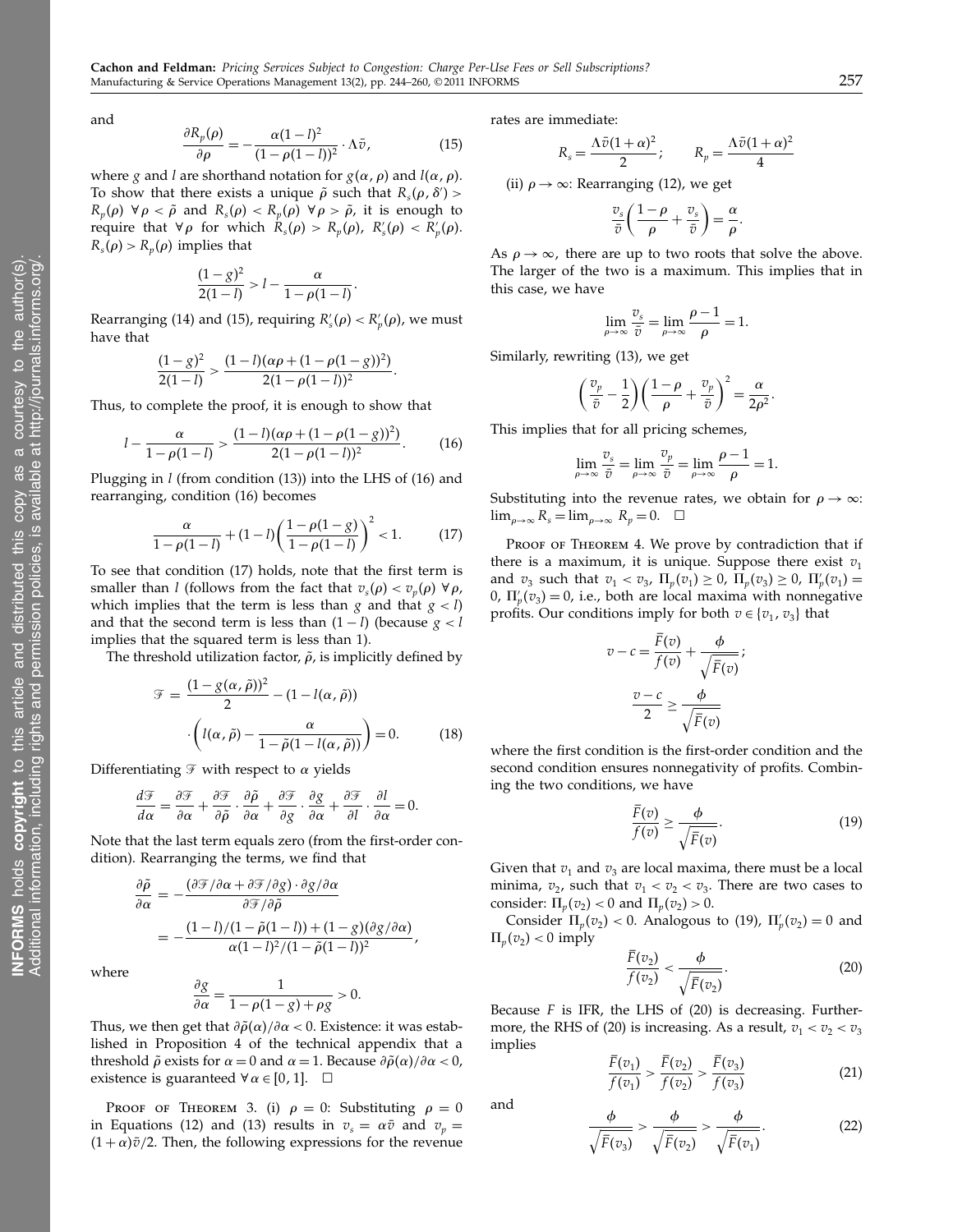Combining (20), (21), and (22) yields

$$
\frac{F(v_3)}{f(v_3)} < \frac{F(v_2)}{f(v_2)} < \frac{\phi}{\sqrt{\overline{F}(v_2)}} < \frac{\phi}{\sqrt{\overline{F}(v_3)}},
$$

which contradicts (19).

Consider the second case,  $\Pi_p(v_2) > 0$ . Rearranging the first-order condition, let

$$
z(v) = -v + \frac{\overline{F}(v)}{f(v)} + \frac{\phi}{\sqrt{\overline{F}(v)}} + c.
$$

Differentiate

$$
z'(v) = -1 - \left(\frac{f'(v)\overline{F}(v) + f(v)^2}{f(v)^2}\right) + \frac{f(v)}{2\overline{F}(v)}\frac{\phi}{\sqrt{\overline{F}(v)}}.
$$

Given that  $F$  is IFR, the second term is positive. Equation (19) implies that the third term is less than  $1/2$ . Hence,  $z'(v) < 0$ for  $v_1$ ,  $v_2$ , and  $v_3$ . Because  $\Pi'_{p}(v_1) = \Pi'_{p}(v_2) = \Pi'_{p}(v_3) = 0$ , it follows that  $z(v_1) = z(v_2) = z(v_2) = 0$ . However, due to the continuity of  $z(v)$ , this is not feasible if  $z'(v) < 0$  for  $v_1$ ,  $v_2$ , and  $v_3$ .

Observe that  $\Pi_p(0) = -\Lambda c - 2\sqrt{cw\Lambda}$  is negative. Let  $(0, \bar{v})$ be the support of  $F(v)$ , then  $\lim_{v\to \bar{v}} \Pi_v(v) = 0$ . Given that  $\Pi_p(0)$  is finite and  $\lim_{v\to \bar{v}} \Pi_p(v) = 0$ , a maximum exists if there exists a  $v_p < \bar{v}$  such that  $\Pi_p'(v_p) = 0$  and  $\Pi_p(v_p) \geq 0$ . Requiring that  $\Pi_p(v_p) \geq 0$  is equivalent to having

$$
\frac{\Pi_p(v)}{\Lambda \overline{F}(v)} = v - c - \frac{2\phi}{\sqrt{\overline{F}(v)}} \ge 0
$$

for some *v*. Assume  $\phi = 0$ . If  $\bar{v} > c$ , there must be a solution with positive profit. Let  $M_p(\phi) \equiv \Pi_p(v_p(\phi), \phi)$ . From the Envelope Theorem, we have  $\partial M_p(\phi)/\partial \phi = -\Lambda \sqrt{\bar{F}(v_p)} < 0$ , which means that  $\Pi_p(v_p(\phi), \phi)$  is decreasing in  $\phi$ . This implies that there exists some  $\phi_p$  such that  $\Pi_p(v_p(\phi), \phi)$  > 0 for  $\phi \leq \phi_p$ . Otherwise, there does not exist an optimal  $v_p < \bar{v}$ .

The smallest solution to (5) is  $v_p$ ; although we cannot compute the number of possible solutions to (5) for a general IFR distribution  $F$ , we show by contradiction that the optimal  $v_n$  is the smallest solution to (5). Note first that  $\Pi_p(0) = -\Lambda(c + 2\phi) < 0$  and that  $\Pi'_p(0) > 0$ . Thus, the smallest solution to (5) is a local maximum. We have already shown that if there exists a local maximum so that  $\Pi_n(v) \geq$ 0, it is unique. Suppose there exist two local maxima with negative profits  $v_1$  and  $v_3$  such that  $v_1 < v_3$ , i.e.,  $\Pi_n(v_1) < 0$ ,  $\Pi_p(v_3) < 0$ ,  $\Pi'_p(v_1) = 0$ ,  $\Pi'_p(v_3) = 0$ . Our conditions for both  $v \in \{v_1, v_3\}$  imply that

$$
v - c = \frac{F(v)}{f(v)} + \frac{\phi}{\sqrt{\overline{F}(v)}}
$$

$$
\frac{v - c}{2} < \frac{\phi}{\sqrt{\overline{F}(v)}}.
$$

 $\overline{1}$ 

Combining the two conditions, we have

$$
\frac{F(v)}{f(v)} < \frac{\phi}{\sqrt{\overline{F}(v)}}.
$$

Assume that there exists a local maxima,  $v_2$ , such that  $v_1 < v_2 < v_3$  and  $\Pi_{\nu}(v_2) > 0$ . This implies that

$$
\frac{\overline{F}(v_2)}{f(v_2)} > \frac{\phi}{\sqrt{\overline{F}(v_2)}}.\tag{23}
$$

Consider  $v_1$ . Because F is IFR,  $v_1 < v_2$  implies

$$
\frac{\overline{F}(v_1)}{f(v_1)} > \frac{\overline{F}(v_2)}{f(v_2)}\tag{24}
$$

and

$$
\frac{\phi}{\sqrt{\bar{F}(v_2)}} > \frac{\phi}{\sqrt{\bar{F}(v_1)}}.
$$
\n(25)

Combining conditions (23) and (25), we get

$$
\frac{\bar{F}(v_2)}{f(v_2)} > \frac{\phi}{\sqrt{\bar{F}(v_2)}} > \frac{\phi}{\sqrt{\bar{F}(v_1)}} > \frac{\bar{F}(v_1)}{f(v_1)},
$$

which contradicts condition (24). Letting  $v_2 < v_3$ , however, a contradiction cannot be reached, which does not preclude the existence of additional solutions to (5) in the negative range for a general IFR distribution. Combining the results, we conclude that  $v_p$  is the smallest  $v$  that solves (5).

Sufficient condition for at most two solutions to (5): Rearranging (5), we have

$$
v_p - \frac{1}{h(v_p)} = \frac{\phi}{\sqrt{\overline{F}(v_p)}} + c.
$$

The RHS is convex and increasing, and the LHS is increasing. Taking the derivative of the LHS, we get  $1 +$  $h'(v_p)/(h(v_p))^2$ . Thus, if condition (A1) holds, there can be at most two solutions to (5), with the smallest one being the maximum.  $\square$ 

PROOF OF THEOREM 5. First note that  $\Pi_s(0) = -\infty$  and that  $\lim_{v\to \bar{v}} \Pi_s(v) = 0$ . Differentiating  $\Pi_s(v)$ , we obtain

$$
\frac{d\Pi_s(v)}{dv} = c\bigg(\frac{w}{v^2} + \Lambda f(v)\bigg) - \Lambda \overline{F}(v).
$$

Equating to zero and rearranging terms, the result in (7) follows.

A maximum exists if there exists a  $v_s < \bar{v}$  such that  $\Pi'_s(v_s) = 0$  and  $\Pi_s(v_s) \geq 0$ . Requiring that  $\Pi_s(v_s) \geq 0$  is equivalent to having

$$
\frac{\Pi_s(v)}{\Lambda \overline{F}(v)} = E[V \mid V \ge v] - v - c - \frac{\phi^2}{v\overline{F}(v)} \ge 0
$$

for some v. Assume  $\phi = 0$ . Then, if  $E[V] > c$ , there must be a solution with positive profit. Let  $M_s(\phi) \equiv \Pi_s(v_s(\phi), \phi)$ . From the Envelope Theorem, we have  $\partial M_s(\phi)/\partial \phi =$  $-2\phi\Lambda/v_s < 0$ , which means that  $\Pi_s(v_s(\phi), \phi)$  is decreasing in  $\phi$ . Note that even though we have not ruled out the existence of several local maxima  $v_s$ ,  $\Pi_s(v_s(\phi), \phi)$  is decreasing in  $\phi$  at every critical point. This implies that there exists some  $\phi_s$  such that  $\Pi_s(v_s(\phi), \phi)$  for  $\phi \leq \phi_s$ . Otherwise, there does not exist an optimal  $v_s < \bar{v}$ .

Furthermore, denote the RHS of (7) by  $z(v)$ , i.e.,  $z(v) =$  $\phi(1 - c \cdot h(v))^{-1/2}$   $(\overline{F}(v))^{-1/2}$ . We want to show that there exists a unique  $v_s$  that maximizes profit and solves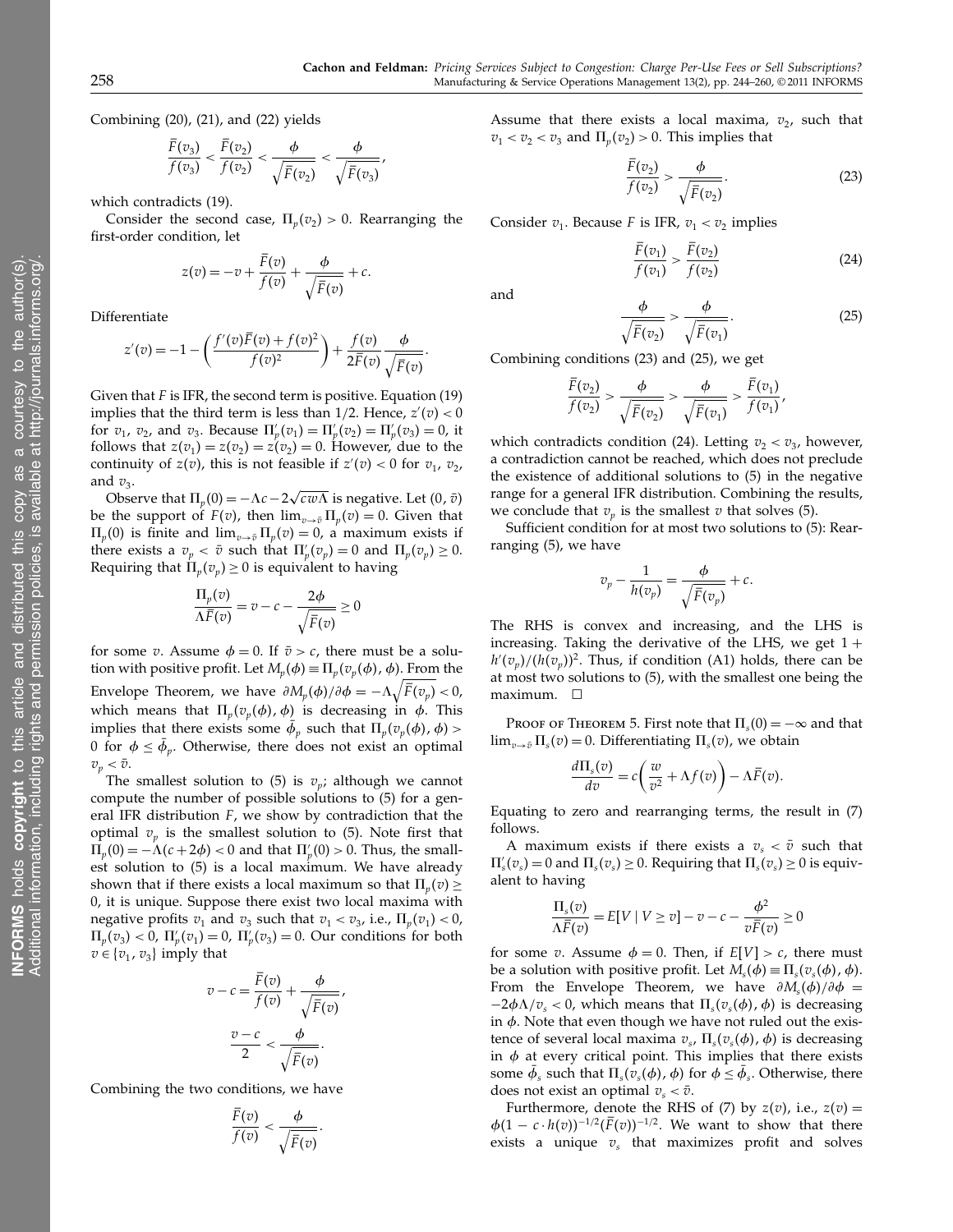$v_s = z(v_s)$ . Because F is IFR,  $z(v)$  is increasing. Differentiating  $z(v)$ , we get

$$
z'(v) = \frac{\phi}{2} (c \cdot h'(v) (1 - c \cdot h(v))^{-3/2} (\overline{F}(v))^{-1/2} + f(v) (1 - c \cdot h(v))^{-1/2} (\overline{F}(v))^{-3/2}).
$$

Plugging in (7), we get

$$
z'(v_s) = \frac{1}{2} \bigg(h(v_s)v_s + \frac{c \cdot h'(v_s)v_s}{1 - c \cdot h(v_s)}\bigg).
$$

A sufficient condition for  $z'(v_s)$  to be increasing is for both terms in the brackets to be increasing. The first term is the generalized failure rate. It is increasing if  $F$  is IGFR. The second term is increasing if  $h'(v_s)v_s$  is increasing and F is IFR. Thus, under these conditions,  $z(v_s)$  is increasing and convex and there are at most two solutions to  $v = z(v)$ . Because  $\Pi_s(0) < 0$  and  $\Pi'_s(0) > 0$ , the smallest solution is the  $maximum.$   $\Box$ 

PROOF OF THEOREM 6. First note that  $R_h(\tau) = R_l(0)$ . Existence: differentiating  $R_h(\delta)$  with respect to  $\delta$ , we get

$$
\frac{dR_h(\delta, v_{sh}(\delta))}{d\delta} = \frac{\partial R_h(\delta, v_{sh}(\delta))}{\partial \delta} + \frac{\partial R_h(\delta, v_{sh}(\delta))}{\partial v_s} \cdot \frac{dv_{sh}}{d\delta} \n= \frac{M(\bar{v} - v_{sh})^2}{4\bar{v}} - \frac{M\tau_h(\delta)(\bar{v} - v_{sh})}{2\bar{v}} \cdot \frac{dv_{sh}}{d\delta},
$$

where  $dv_{sh}(\delta)/d\delta > 0$ . Let  $\varrho(\delta) = dR_h(\delta)/d\delta$ . Because  $\lim_{\delta\to 0} \varrho(\delta) > 0$  and the domain of  $\delta$  is bounded above, there exists at least one maximum. Uniqueness: rewrite  $v_{sh}$  =  $wW(M\tau_h F(v_{sh})/2)$  in terms of  $\delta$ :

$$
\delta(v_{sh}) = \frac{2(\mu - w/v_{sh})}{M\bar{F}(v_{sh})} - \tau.
$$
\n(26)

Plugging the expression in the revenue function, we get

$$
R_h(v_{sh}) = \left(\mu - \frac{w}{v_{sh}}\right) (E[V \mid V \ge v_{sh}] - v_{sh})
$$
  
= 
$$
\left(\mu - \frac{w}{v_{sh}}\right) \left(\frac{\bar{v} - v_{sh}}{2}\right),
$$

where the last inequality follows because of the uniform distribution assumption. Solving for the FOC yields

$$
v_{sh} = \sqrt{\frac{w\bar{v}}{\mu}},\tag{27}
$$

which is unique. Thus,  $R<sub>h</sub>(\delta)$  is quasi-concave. Plugging Equation (27) in (26) and simplifying, we obtain that  $\tau +$  $\delta(v_s) = 2\mu/M$ . This  $\delta$  is achievable if  $\Lambda > \mu$ , and the results follow. Otherwise, the maximum  $R_h(\delta)$  is obtained for  $\delta = \tau$ and  $R_l(0) > R_h(\delta) \,\forall \,\delta \in (0, \tau)$ .  $\Box$ 

PROOF OF THEOREM 7. By implicitly differentiating the revenue functions, we get

$$
\frac{\partial R_l(\rho, \delta')}{\partial \rho} = -\frac{\alpha (1 - \delta') (1 - g_l)^2}{\alpha \rho + (1 - \rho (1 - g_l))^2} \cdot \Lambda \bar{v},\tag{28}
$$

$$
\frac{\partial R_h(\rho,\delta')}{\partial \rho} = -\frac{\alpha((1+\delta')/2)^2(1-g_h)^2}{\alpha((1+\delta')/2)\rho + (1 - ((1+\delta')/2)\rho(1-g_h))^2} \cdot \Lambda \bar{v}
$$
\n(29)

and  $\partial R_p(\rho)/\partial \rho$ , given by (15), where  $g_l \equiv v_{sl}/\bar{v}$  and  $g_h \equiv$  $v_{sh}/\bar{v}$  (analogously to g and l). To complete the proof, it is enough to show that (1) there exists at most one  $\tilde{\rho}$ , such that  $R_l(\rho, \delta') > R_p(\rho) \,\forall \rho < \tilde{\rho}$  and  $R_l(\rho, \delta') < R_p(\rho) \,\forall \rho > \tilde{\rho};$ (2) there exists a unique  $\tilde{\rho}$ , such that  $R_h(\rho, \delta') > R_p(\rho) \; \forall \, \rho < \tilde{\rho}$ and  $R_h(\rho, \delta') < R_p(\rho)$   $\forall \rho > \tilde{\rho}$ ; and (3)  $R_l(\rho=0, \delta') < R_h(\rho=0)$ , then  $R_l(\rho, \delta') < R_h(\rho, \delta') \ \forall \rho$ .

(1)  $R_l(\rho, \delta') > R_p(\rho)$  implies that

$$
\frac{(1-\delta')(1-g_l)^2}{2(1-l)} > l - \frac{\alpha}{1-\rho(1-l)}.
$$

Rearranging (28) and (15), requiring  $R'_{l}(\rho, \delta') < R'_{p}(\rho)$ , we must have that

$$
\frac{(1-\delta')(1-g)^2}{2(1-l)} > \frac{(1-l)(\alpha\rho+(1-\rho(1-g))^2)}{2(1-\rho(1-l))^2}.
$$

Thus, to complete the proof, it is enough to show that

$$
l-\frac{\alpha}{1-\rho(1-l)}>\frac{(1-l)(\alpha\rho+(1-\rho(1-g))^2)}{2(1-\rho(1-l))^2},
$$

which follows from the proof of Theorem 2. (2) Uniqueness:  $R_h(\rho, \delta') > R_p(\rho)$  implies that

$$
\frac{((1+\delta')/2)(1-g_h)^2}{2(1-l)} > l - \frac{\alpha}{1-\rho(1-l)}.
$$

Rearranging (29) and (15), requiring  $R'_{h}(\rho, \delta') < R'_{p}(\rho)$ , we must have that

$$
\frac{((1+\delta')/2)(1-g_h)^2}{2(1-l)}
$$
  
> 
$$
\frac{(1-l)(\alpha(1+\delta')\rho+(1-\rho((1+\delta')/2)(1-g_h))^2)}{2(1-\rho(1-l))^2}.
$$

Thus, to complete the proof, it is enough to show that

$$
l - \frac{\alpha}{1 - \rho(1 - l)}
$$
  
> 
$$
\frac{(1 - l)(\alpha(1 + \delta')\rho + (1 - \rho((1 + \delta')/2)(1 - g_h))^2)}{2(1 - \rho(1 - l))^2}.
$$
 (30)

Plugging in  $l$  (from condition (13)) into the LHS of (30) and rearranging, condition (30) becomes

$$
\frac{\alpha}{(1-\rho(1-l))^2} + (1-l)\left(\frac{1-\rho((1+\delta')/2)(1-g_h)}{1-\rho(1-l)}\right)^2 - \frac{\alpha\rho(1-l)(1-\delta')}{(1-\rho(1-l))^2} < 1.
$$
\n(31)

To see that condition (31) holds, note that the first term is smaller than  $l$  (follows from  $(13)$ ), that the second term is smaller than  $(1-l)$  (because  $g_h < l$  implies that the squared term is less than 1), and the third term is negative. Existence: it is established in Proposition 10 of the technical appendix that ∀ $\delta'$  a threshold  $\tilde{\rho}_h(\alpha; \delta')$  for which  $R_h(\tilde{\rho}_h, \delta') =$  $R_p(\tilde{\rho}_h)$  exists for  $\alpha\!=\!0$  and  $\alpha\!=\!1$ . Because  $\partial \tilde{\rho}_h(\alpha;\delta')/\partial \alpha\!<\!0$ (proof is similar to that of Theorem 2 and is therefore omitted), existence is guaranteed  $\forall \alpha \in [0,1]$ .

(3) Note first that  $g_l = g$  and  $g_h \leq g$ . Therefore,  $g_h \leq g_l$ .  $R_l(\rho=0, \delta') < R_h(\rho=0)$  if and only if  $\delta' > 1/3$ . Thus, we need to show that  $R_l(\rho, \delta') < R_h(\rho, \delta') \,\forall \rho$  and  $\forall \delta' > 1/3$ . Substituting the revenue functions and rearranging, it is enough to show that

$$
\frac{1+\delta'}{2}(1-g_h)^2>(1-\delta')(1-g_l)^2.
$$

Because  $g_h \leq g_l$ , it is enough to show that  $(1+\delta')/2 > 1-\delta'$ , which holds for  $\delta' > 1/3$ .  $\Box$